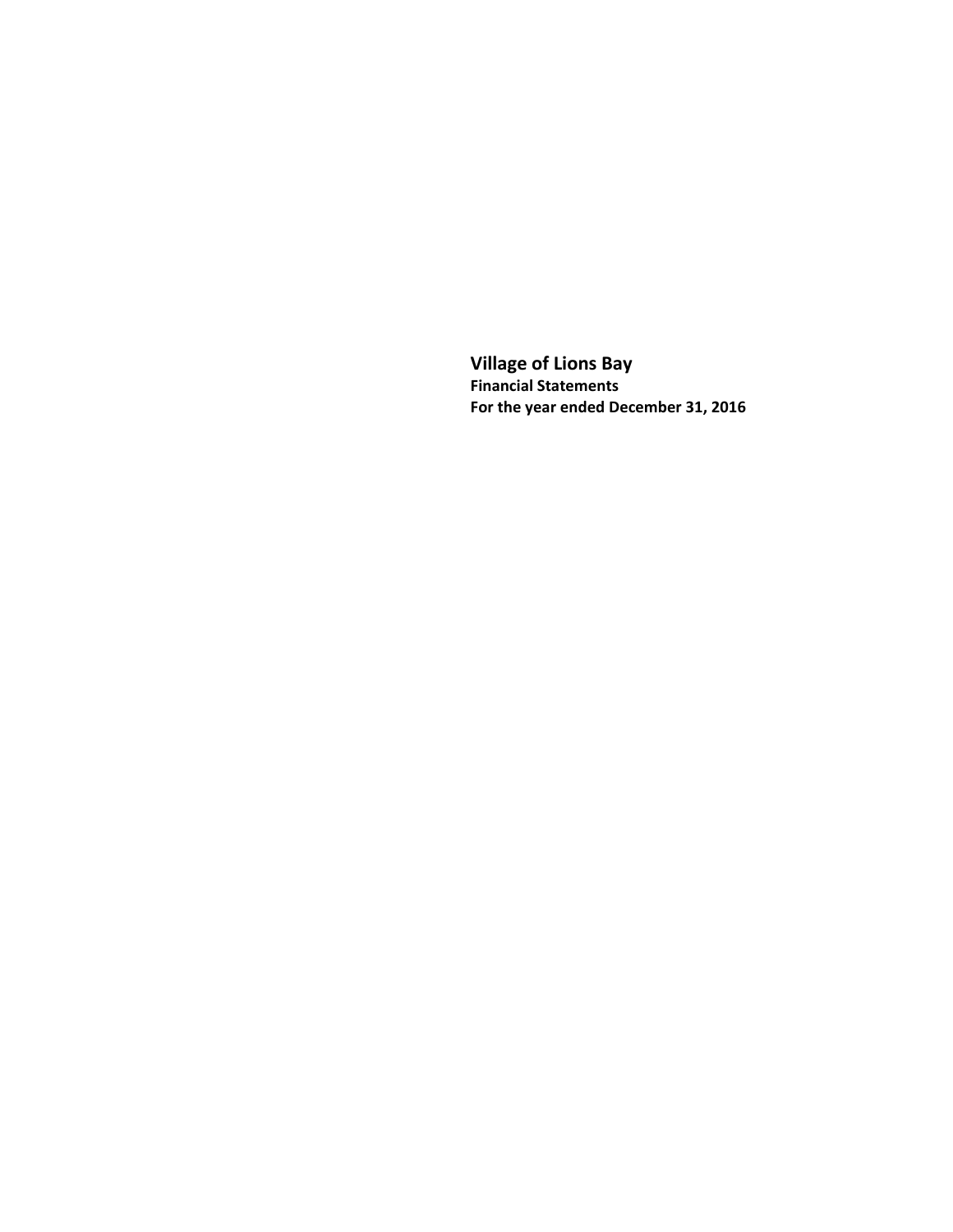# **Village of Lions Bay Financial Statements For the year ended December 31, 2016**

|                                                                 | <b>Contents</b> |
|-----------------------------------------------------------------|-----------------|
|                                                                 |                 |
| <b>Management's Responsibility for the Financial Statements</b> | $\overline{2}$  |
| <b>Independent Auditor's Report</b>                             | 3               |
| <b>Financial Statements</b>                                     |                 |
| <b>Statement of Financial Position</b>                          | 4               |
| <b>Statement of Operations</b>                                  | 5               |
| Statement of Change in Net Financial Assets                     | 6               |
| <b>Statement of Cash Flows</b>                                  | 7               |
| <b>Summary of Significant Accounting Policies</b>               | $8 - 10$        |
| <b>Notes to Financial Statements</b>                            | $11 - 17$       |
| Schedule 1 - Combined Statement of Operations by Segment - 2016 | 18              |
| Schedule 2 - Combined Statement of Operations by Segment - 2015 | 19              |
| Schedule 3 - Tangible Capital Assets                            | 20              |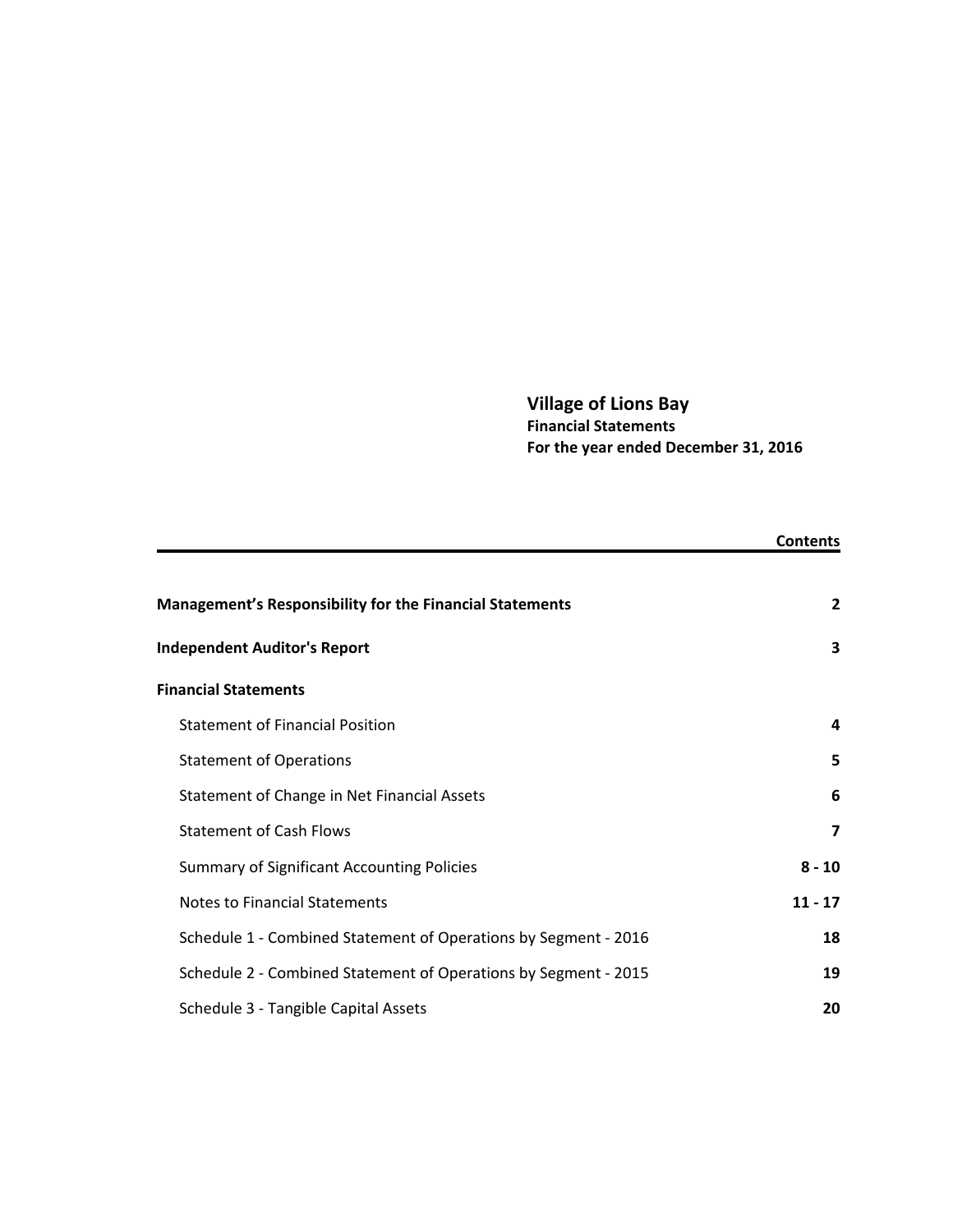The accompanying financial statements of the Village of Lions Bay (the "Village") are the responsibility of management and have been prepared in accordance with Canadian public sector accounting standards as recommended by the Public Sector Accounting Board of the Chartered Professional Accountants Canada. A summary of the significant accounting policies are described in the summary of significant accounting policies which proceed the notes to the financial statements. The preparation of financial statements necessarily involves the use of estimates based on management's judgment, particularly when transactions affecting the current accounting period cannot be finalized with certainty until future periods.

The Village's management maintains a system of internal controls designed to provide reasonable assurance that assets are safeguarded, transactions are properly authorized and recorded in compliance with legislative and regulatory requirements, and reliable financial information is available on a timely basis for preparation of the financial statements. These systems are monitored and evaluated by management.

Mayor and Council meet with management and the external auditors to review the financial statements and discuss any significant financial reporting or internal control matters prior to their approval of the financial statements.

The financial statements have been audited by BDO Canada LLP, independent external auditors appointed by the Village. The accompanying Independent Auditor's Report outlines their responsibilities, the scope of their examination and their opinion on the Village's financial statements.

Parrela Rooke

Pamela Rooke, CPA, CMA **Chief Financial Officer** 

Peter DeJong **Chief Administrative Officer** 

May 2, 2017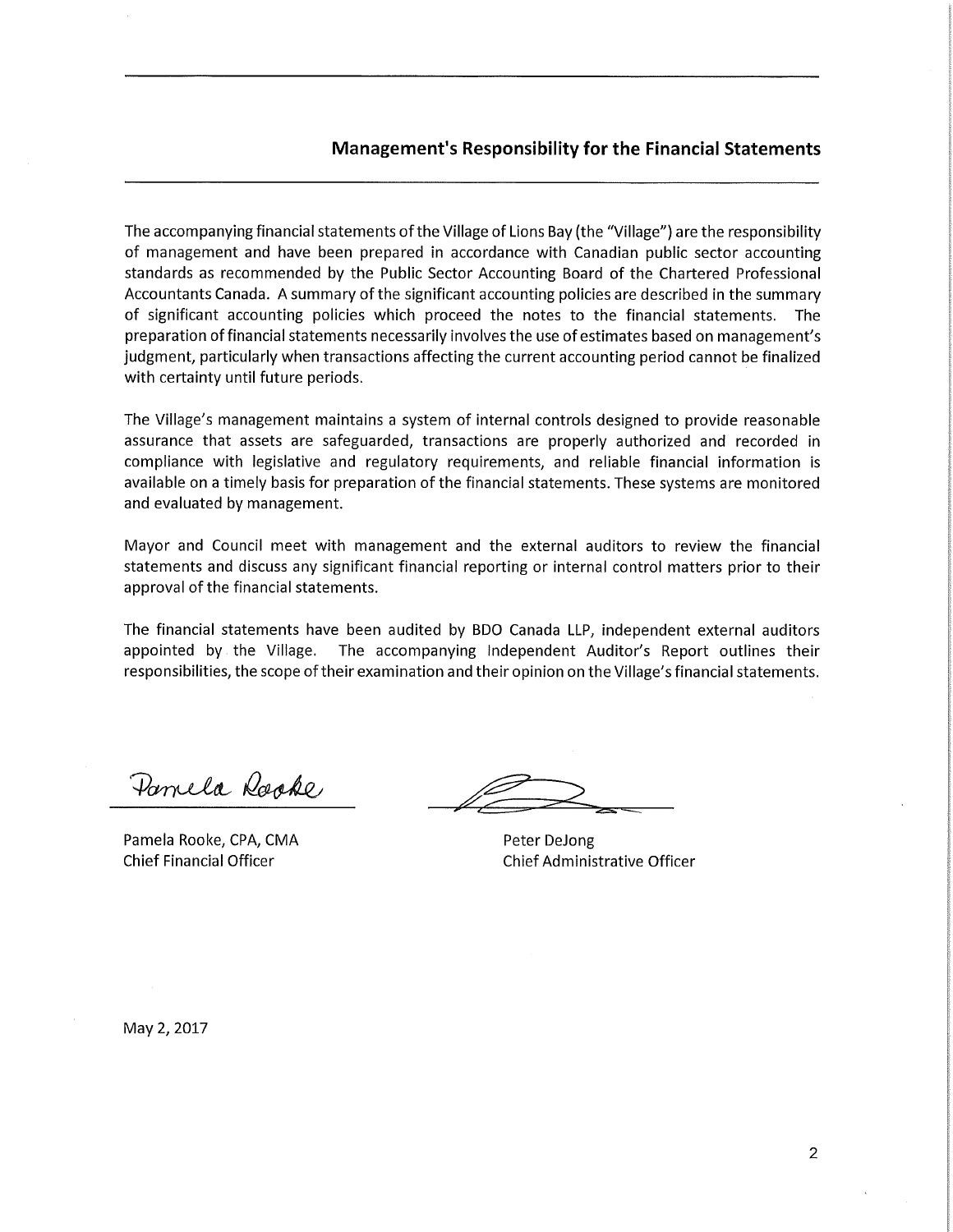

Tel: 604 688 5421 Fax: 604 688 5132 vancouver@bdo.ca www.bdo.ca

**BDO Canada LLP** 600 Cathedral Place 925 West Georgia Street Vancouver BC V6C 3L2 Canada

## **Independent Auditor's Report**

### **To the Mayor and Councilors of the Village of Lions Bay**

We have audited the accompanying financial statements of the Village of Lions Bay, which comprise the Statement of Financial Position as at December 31, 2016, the Statements of Operations, Change in Net Financial Assets and Cash Flows for the year then ended, and a summary of significant accounting policies, and other explanatory information.

### **Management's Responsibility for the Financial Statements**

Management is responsible for the preparation and fair presentation of these financial statements in accordance with Canadian public sector accounting standards, and for such internal control as management determines is necessary to enable the preparation of financial statements that are free from material misstatement, whether due to fraud or error.

### **Auditor's Responsibility**

Our responsibility is to express an opinion on these financial statements based on our audit. We conducted our audit in accordance with Canadian generally accepted auditing standards. Those standards require that we comply with ethical requirements and plan and perform the audit to obtain reasonable assurance about whether the financial statements are free from material misstatement.

An audit involves performing procedures to obtain audit evidence about the amounts and disclosures in the financial statements. The procedures selected depend on the auditor's judgment, including the assessment of the risks of material misstatement of the financial statements, whether due to fraud or error. In making those risk assessments, the auditor considers internal control relevant to the entity's preparation and fair presentation of the financial statements in order to design audit procedures that are appropriate in the circumstances, but not for the purpose of expressing an opinion on the effectiveness of the entity's internal control. An audit also includes evaluating the appropriateness of accounting policies used and the reasonableness of accounting estimates made by management, as well as evaluating the overall presentation of the financial statements.

We believe that the audit evidence we have obtained is sufficient and appropriate to provide a basis for our audit opinion.

#### **Opinion**

In our opinion, the financial statements present fairly, in all material respects, the financial position of the Village of Lions Bay as at December 31, 2016 and the results of its operations, changes in net financial assets and cash flows for the year then ended in accordance with Canadian public sector accounting standards.

BDO Canada LLP

Chartered Professional Accountants

Vancouver, British Columbia May 2, 2017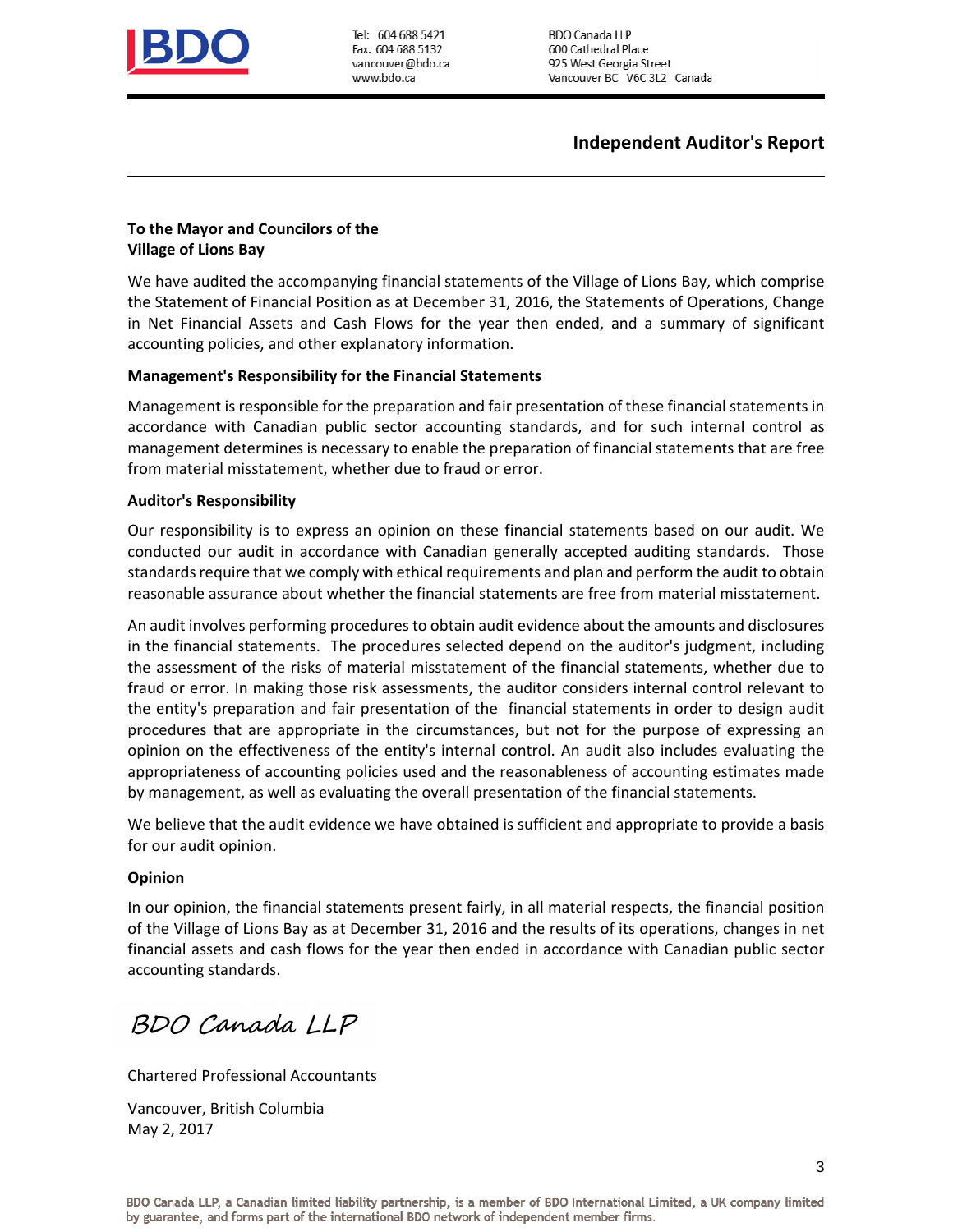**Village of Lions Bay Statement of Financial Position** 

| December 31                                   | 2016                       |                        | 2015 |
|-----------------------------------------------|----------------------------|------------------------|------|
|                                               |                            |                        |      |
| <b>Financial Assets</b>                       |                            |                        |      |
| Cash and cash equivalents                     | \$<br>$2,185,685$ \$       | 1,544,870              |      |
| Accounts receivable                           | 244,295                    | 232,271                |      |
| <b>Grants receivable</b>                      | 33,588                     | 208,158                |      |
|                                               | 2,463,568                  | 1,985,299              |      |
| <b>Liabilities</b>                            |                            |                        |      |
| Accounts payable                              | 285,778                    | 326,514                |      |
| Sick, overtime, wellness and vacation payable | 86,518                     | 52,334                 |      |
| Deferred revenue (Note 1)                     | 25,217                     | 26,415                 |      |
| Developer deposits (Note 2)                   | 126,000                    | 117,000                |      |
| Capital lease obligation (Note 3)             | 52,320                     | 87,300                 |      |
| Long-term debt (Note 4)                       | 1,197,868                  | 1,276,495              |      |
|                                               | 1,773,701                  | 1,886,058              |      |
| <b>Net Financial Assets</b>                   | 689,867                    | 99,241<br>$\mathbf{v}$ |      |
|                                               |                            |                        |      |
| <b>Non-Financial Assets</b>                   |                            |                        |      |
| Tangible capital assets (Schedule 3)          | 19,665,444                 | 19,997,760             |      |
| Prepaid expenses                              | 2,039                      | 8,348                  |      |
|                                               | 19,667,483                 | 20,006,108             |      |
|                                               |                            |                        |      |
| <b>Accumulated Surplus (Note 9)</b>           | $$20,357,350 \$20,105,349$ |                        |      |

Contingent liabilities and commitments (Note 6)

Pomela Roode

Pamela Rooke CPA, CMA **Chief Financial Officer** 

 $\bar{z}$ 

Lorey. Buen

Karl Buhr Mayor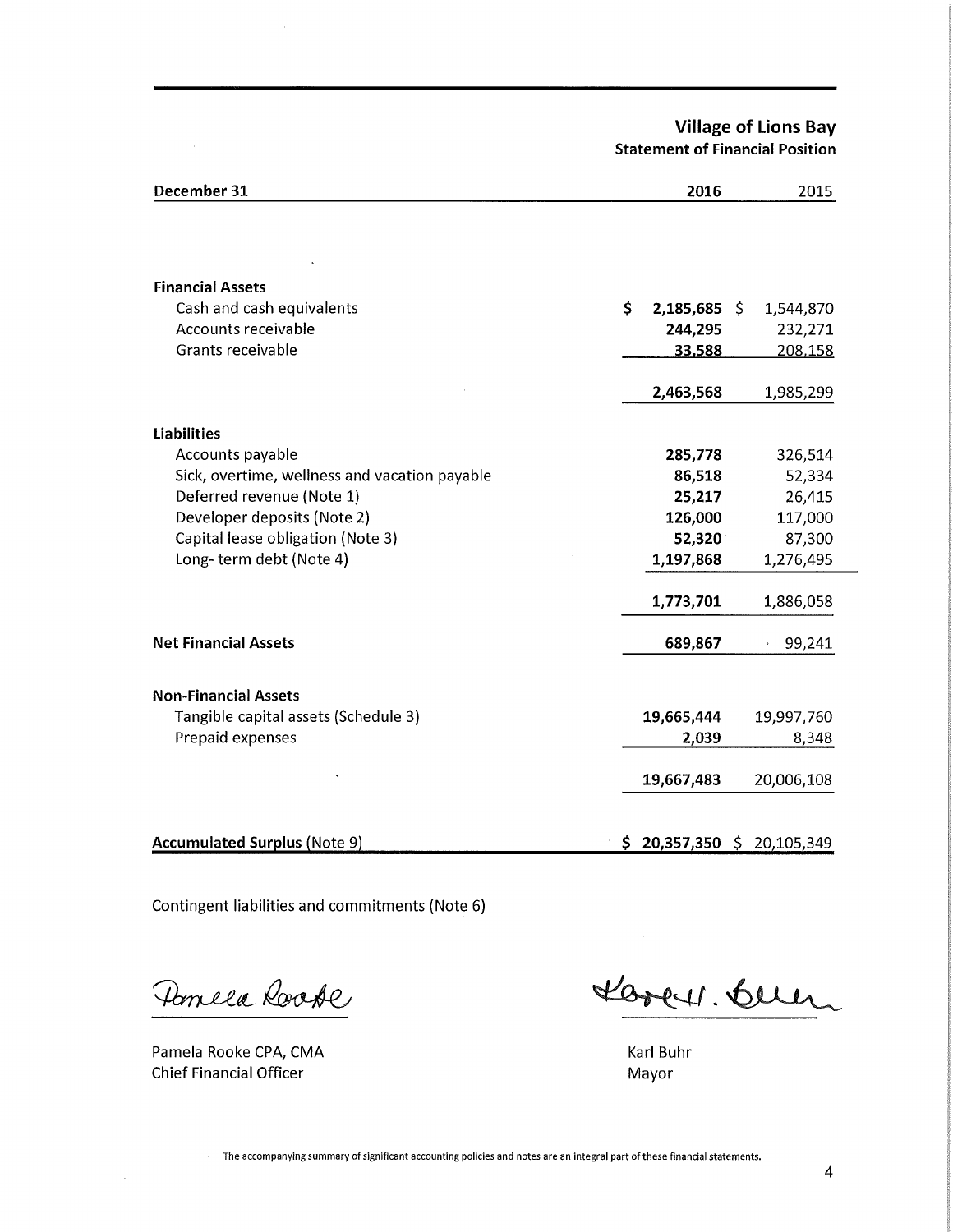# **Village of Lions Bay Statement of Operations**

|                                                                                                                              | <b>Financial Plan</b>                        |                                           |                                  |
|------------------------------------------------------------------------------------------------------------------------------|----------------------------------------------|-------------------------------------------|----------------------------------|
| For the year ended December 31                                                                                               | 2016                                         | 2016                                      | 2015                             |
|                                                                                                                              | (Note 7)                                     |                                           |                                  |
| Revenue (Schedule 1 & 2)<br>Taxation (Note 5)<br>Utility user rates<br>Government transfers                                  | \$<br>$1,410,612$ \$<br>1,033,030<br>707,613 | $1,407,804$ \$<br>1,031,686<br>530,322    | 1,518,730<br>676,322<br>707,698  |
| Sale of services<br>Other revenues<br>Loss on disposal of tangible capital assets                                            | 93,835<br>87,205                             | 110,746<br>132,654<br>(15, 285)           | 108,657<br>132,784               |
|                                                                                                                              | 3,332,295                                    | 3,197,927                                 | 3,144,191                        |
| <b>Expenses (Schedules 1 &amp; 2)</b><br>General departmental expenses<br>Water system operations<br>Sewer system operations | 2,191,158<br>981,249<br>109,593              | 2,044,564<br>816,450<br>84,912            | 1,975,037<br>1,072,012<br>79,883 |
|                                                                                                                              | 3,282,000                                    | 2,945,926                                 | 3,126,932                        |
| <b>Annual Surplus</b>                                                                                                        | 50,295                                       | 252,001                                   | 17,259                           |
| Accumulated Surplus, beginning of year                                                                                       | 20,105,349                                   | 20,105,349                                | 20,088,090                       |
| Accumulated Surplus, end of year                                                                                             |                                              | $$20,155,644$ $$20,357,350$ $$20,105,349$ |                                  |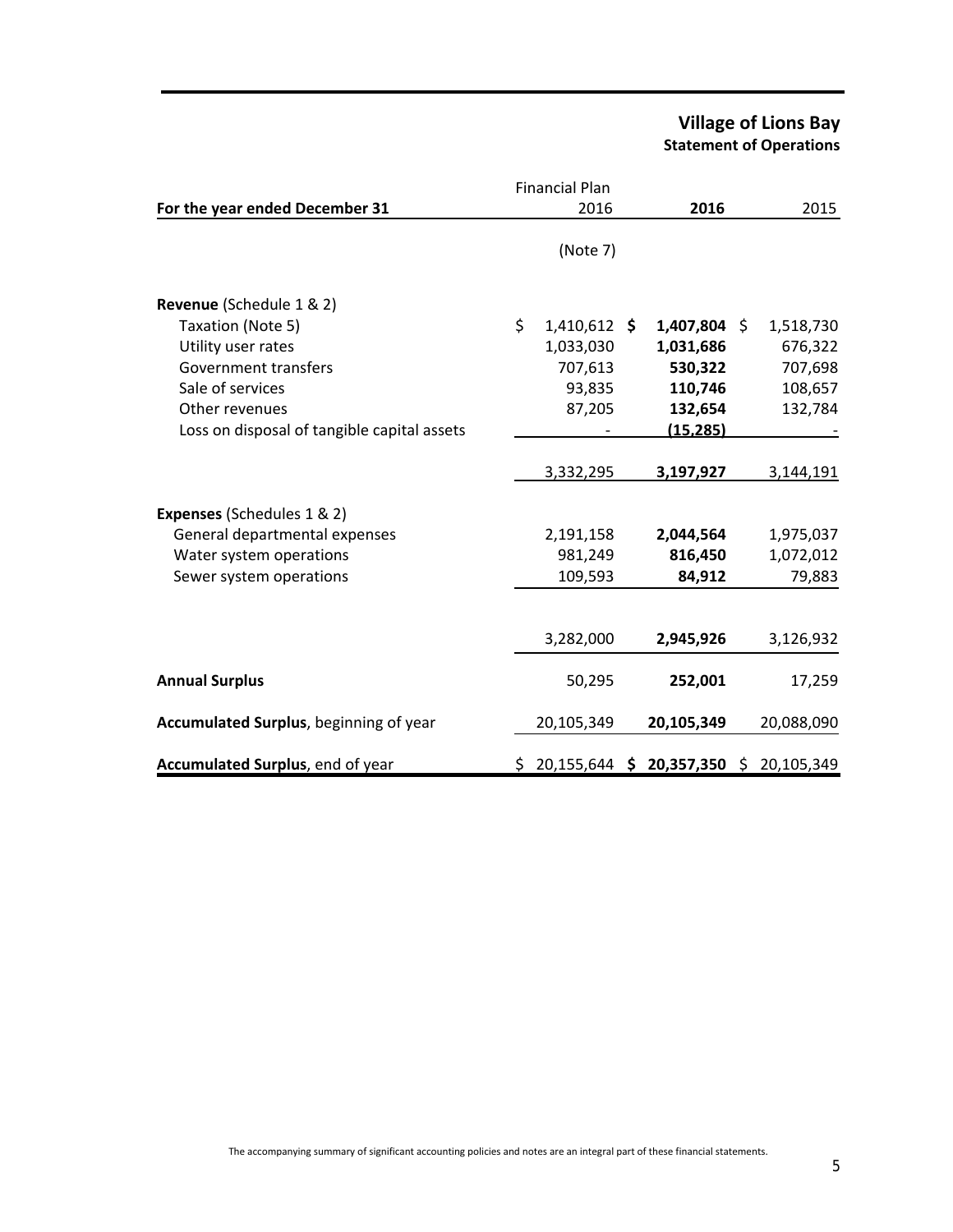# **Village of Lions Bay Statement of Change in Net Financial Assets**

|                                                                                                                                   |    | <b>Financial Plan</b> |                                 |                       |
|-----------------------------------------------------------------------------------------------------------------------------------|----|-----------------------|---------------------------------|-----------------------|
| For the year ended December 31                                                                                                    |    | 2016                  | 2016                            | 2015                  |
|                                                                                                                                   |    | (Note 7)              |                                 |                       |
| <b>Annual surplus</b>                                                                                                             | \$ | $50,295$ \$           | $252,001$ \$                    | 17,259                |
| <b>Change in Tangible Capital Assets</b>                                                                                          |    |                       |                                 |                       |
| Acquisition of tangible capital assets<br>Amortization of tangible capital assets<br>Loss on disposals of tangible capital assets |    | (569, 312)<br>553,787 | (173, 191)<br>490,222<br>15,285 | (266, 230)<br>513,892 |
|                                                                                                                                   |    | (15, 525)             | 332,316                         | 247,662               |
| <b>Change in Other Non-Financial Assets</b><br>Net use of prepaid expenses                                                        |    |                       | 6,309                           | 5,728                 |
| Change in net financial assets                                                                                                    |    |                       |                                 |                       |
| for the year                                                                                                                      |    | 34,770                | 590,626                         | 270,649               |
| Net financial assets (debt), beginning of year                                                                                    |    | 99,241                | 99,241                          | (171, 408)            |
| Net financial assets, end of year                                                                                                 | Ş  | 134,011 \$            | 689,867 \$                      | 99,241                |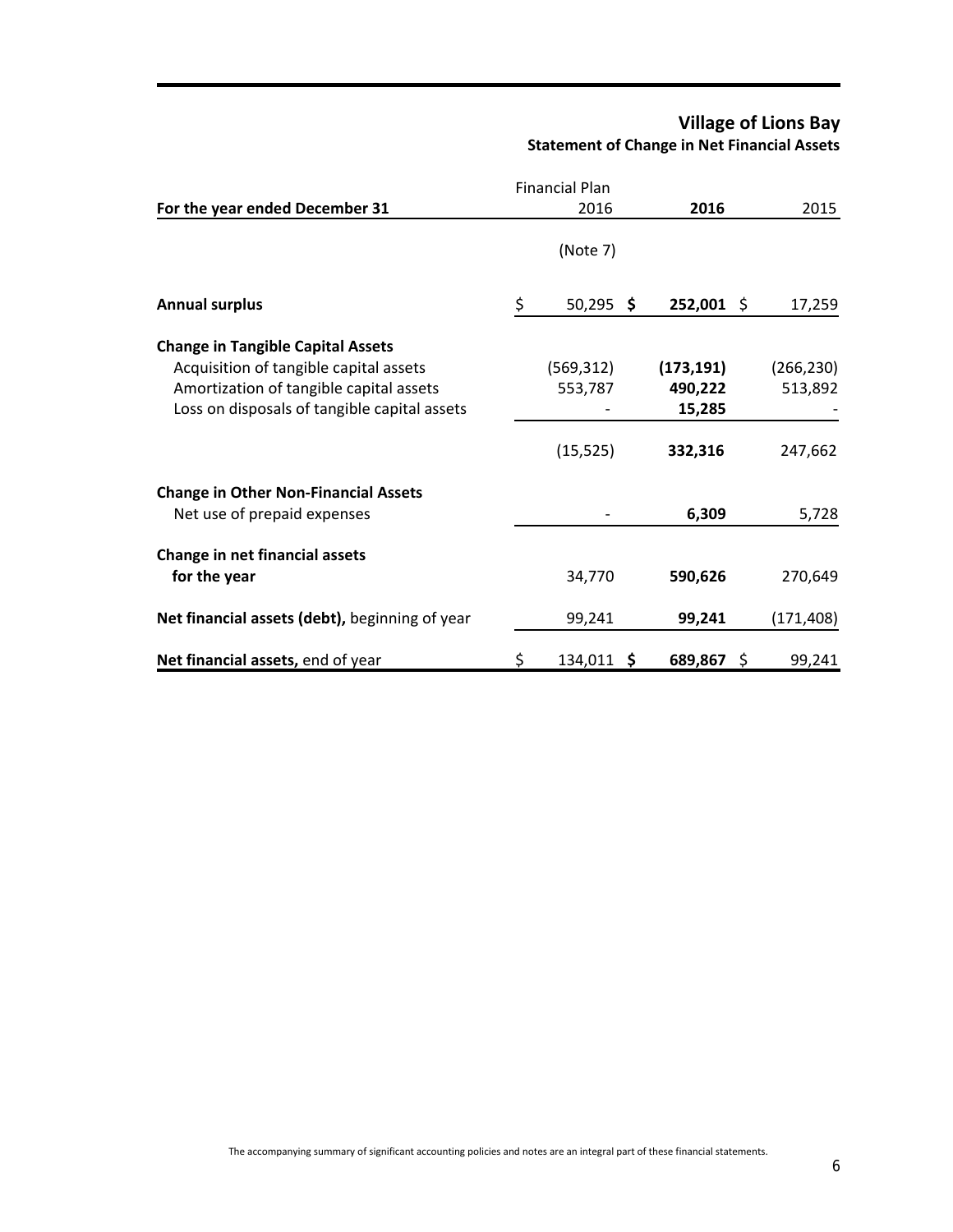**Village of Lions Bay Statement of Cash Flows** 

| For the year ended December 31                              | 2016                 | 2015       |
|-------------------------------------------------------------|----------------------|------------|
|                                                             |                      |            |
| Cash provided by (used in)                                  |                      |            |
| <b>Operating transactions</b>                               |                      |            |
| Annual surplus                                              | \$<br>252,001 \$     | 17,259     |
| Items not involving cash                                    |                      |            |
| Amortization expense                                        | 490,222              | 513,892    |
| Loss on disposal of tangible capital assets                 | 15,285               |            |
| Changes in non-cash operating balances                      |                      |            |
| Accounts receivable                                         | (12,024)             | 41,204     |
| Grants receivable                                           | 174,570              | (200, 241) |
| Developer deposits                                          | 9,000                | 9,500      |
| Deferred revenue                                            | (1, 198)             | 11,415     |
| Accounts payable                                            | (40, 736)            | (19, 619)  |
| Sick, overtime, wellness and vacation payable               | 34,184               | 9,393      |
| Prepaid expenses                                            | 6,309                | 5,728      |
|                                                             | 927,613              | 388,531    |
| <b>Capital transactions</b>                                 |                      |            |
| Cash used to acquire tangible capital assets                | (173, 191)           | (266, 230) |
| <b>Financing transactions</b>                               |                      |            |
| Repayment of capital lease obligation                       | (34,980)             | (33, 947)  |
| Repayment of long-term debt principal                       | (78, 627)            | (75, 681)  |
|                                                             |                      |            |
|                                                             | (113, 607)           | (109, 628) |
| Increase (decrease) in cash and equivalents during the year | 640,815              | 12,673     |
| Cash and equivalents, beginning of year                     | 1,544,870            | 1,532,197  |
| Cash and equivalents, end of year                           | \$<br>$2,185,685$ \$ | 1,544,870  |
|                                                             |                      |            |
| <b>Supplemental information:</b>                            |                      |            |
| Interest paid on long-term debt                             | \$<br>$90,241$ \$    | 91,561     |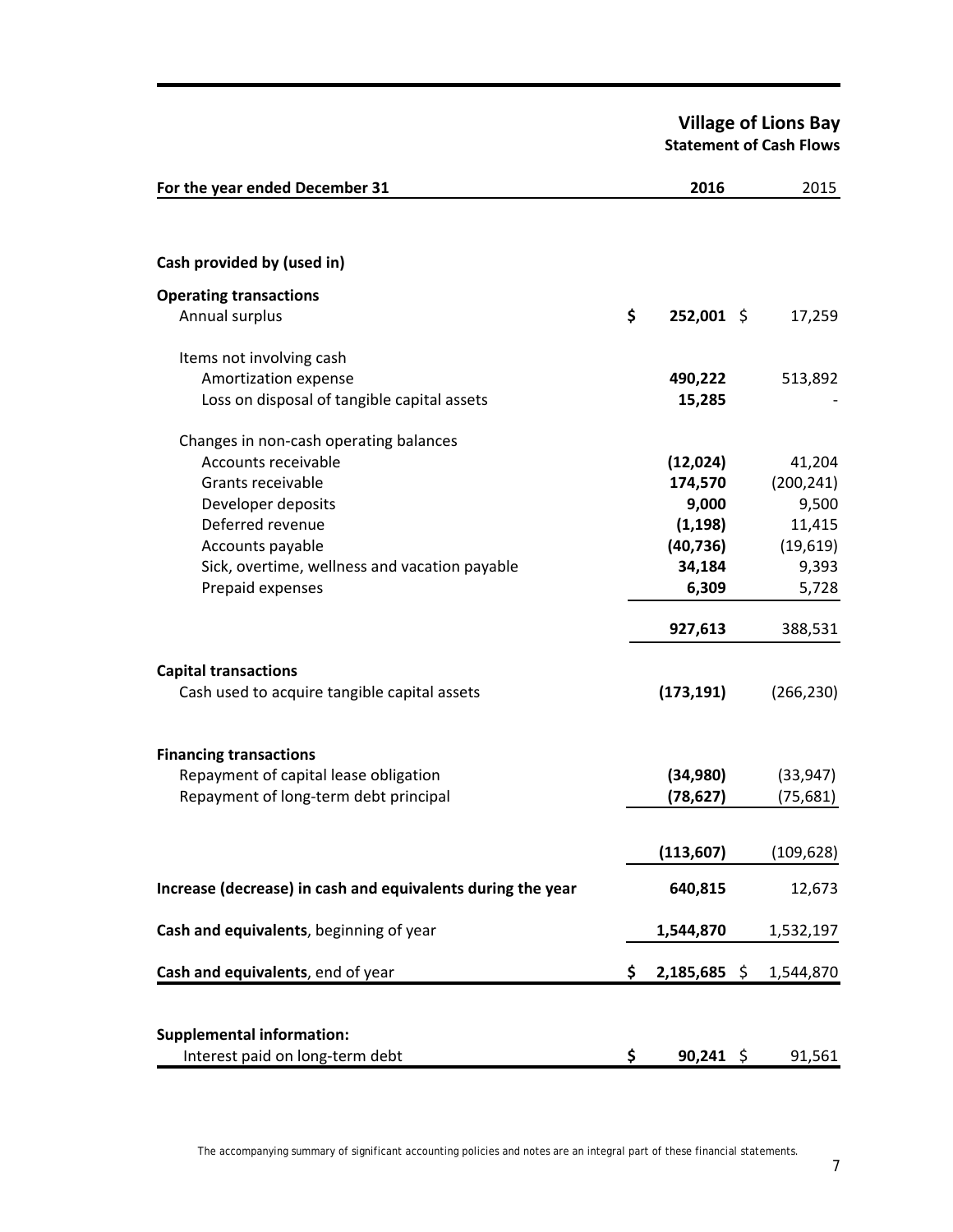### **Village of Lions Bay Summary of Significant Accounting Policies**

#### **December 31, 2016**

The Village of Lions Bay ("The Village") is a municipality in the province of British Columbia operating under the provisions of the Community Charter. The Village provides a wide range of services to the residents such as parks and recreation, fire and rescue, general government services, solid waste collection, and maintenance of roads, storm drainage, water and sewer infrastructure and facilities. The Village prepares its financial statements in accordance with Canadian public sector accounting standards using guidelines developed by the Public Sector Accounting Board ("PSAB") of the Chartered Professional Accountants Canada.

| <b>Basis of Accounting</b> | The basis of accounting followed in these financial statements is an accrual<br>method and includes revenues in the period in which the transactions or<br>events occurred that gave rise to the revenues and expenses in the period<br>the goods and services are acquired and a liability is incurred.                                                                                                                                                                                                                                                                                                                                                                                                            |                                                                                                                                          |  |  |  |
|----------------------------|---------------------------------------------------------------------------------------------------------------------------------------------------------------------------------------------------------------------------------------------------------------------------------------------------------------------------------------------------------------------------------------------------------------------------------------------------------------------------------------------------------------------------------------------------------------------------------------------------------------------------------------------------------------------------------------------------------------------|------------------------------------------------------------------------------------------------------------------------------------------|--|--|--|
|                            | The financial statements include the accounts of all funds of the Village.<br>Interfund transactions and balances have been eliminated.                                                                                                                                                                                                                                                                                                                                                                                                                                                                                                                                                                             |                                                                                                                                          |  |  |  |
| Cash and                   |                                                                                                                                                                                                                                                                                                                                                                                                                                                                                                                                                                                                                                                                                                                     |                                                                                                                                          |  |  |  |
| <b>Cash Equivalents</b>    | Cash and cash equivalents include bank balances and bank term deposits or<br>guaranteed income certificates with duration of less than three months. All<br>amounts are held at Canadian chartered banks and are denominated in<br>Canadian dollars.                                                                                                                                                                                                                                                                                                                                                                                                                                                                |                                                                                                                                          |  |  |  |
| <b>Tangible Capital</b>    |                                                                                                                                                                                                                                                                                                                                                                                                                                                                                                                                                                                                                                                                                                                     |                                                                                                                                          |  |  |  |
| <b>Assets</b>              | Tangible capital assets are recorded at cost less accumulated amortization<br>and are classified according to their functional use. Cost includes all costs<br>directly attributable to acquisition or construction of the tangible capital<br>asset including transportation costs, installation costs, design and<br>engineering fees, legal fees and site preparation costs. Amortization is<br>recorded on a straight-line basis over the estimated life of the tangible<br>capital asset commencing once the asset is put into use. Contributed<br>tangible capital assets are recorded at fair value at the time of the<br>contribution.<br>Estimated useful lives of tangible capital assets are as follows: |                                                                                                                                          |  |  |  |
|                            | Land improvements<br><b>Buildings</b><br><b>Storm Sewer</b><br>Equipment, furniture, and vehicles<br>Infrastructure - water<br>Infrastructure - sewer<br>Roads<br>Other                                                                                                                                                                                                                                                                                                                                                                                                                                                                                                                                             | 7 to 40 years<br>20 to 50 years<br>25 to 50 years<br>5 to 20 years<br>5 to 80 years<br>5 to 100 years<br>10 to 60 years<br>5 to 60 years |  |  |  |
|                            |                                                                                                                                                                                                                                                                                                                                                                                                                                                                                                                                                                                                                                                                                                                     |                                                                                                                                          |  |  |  |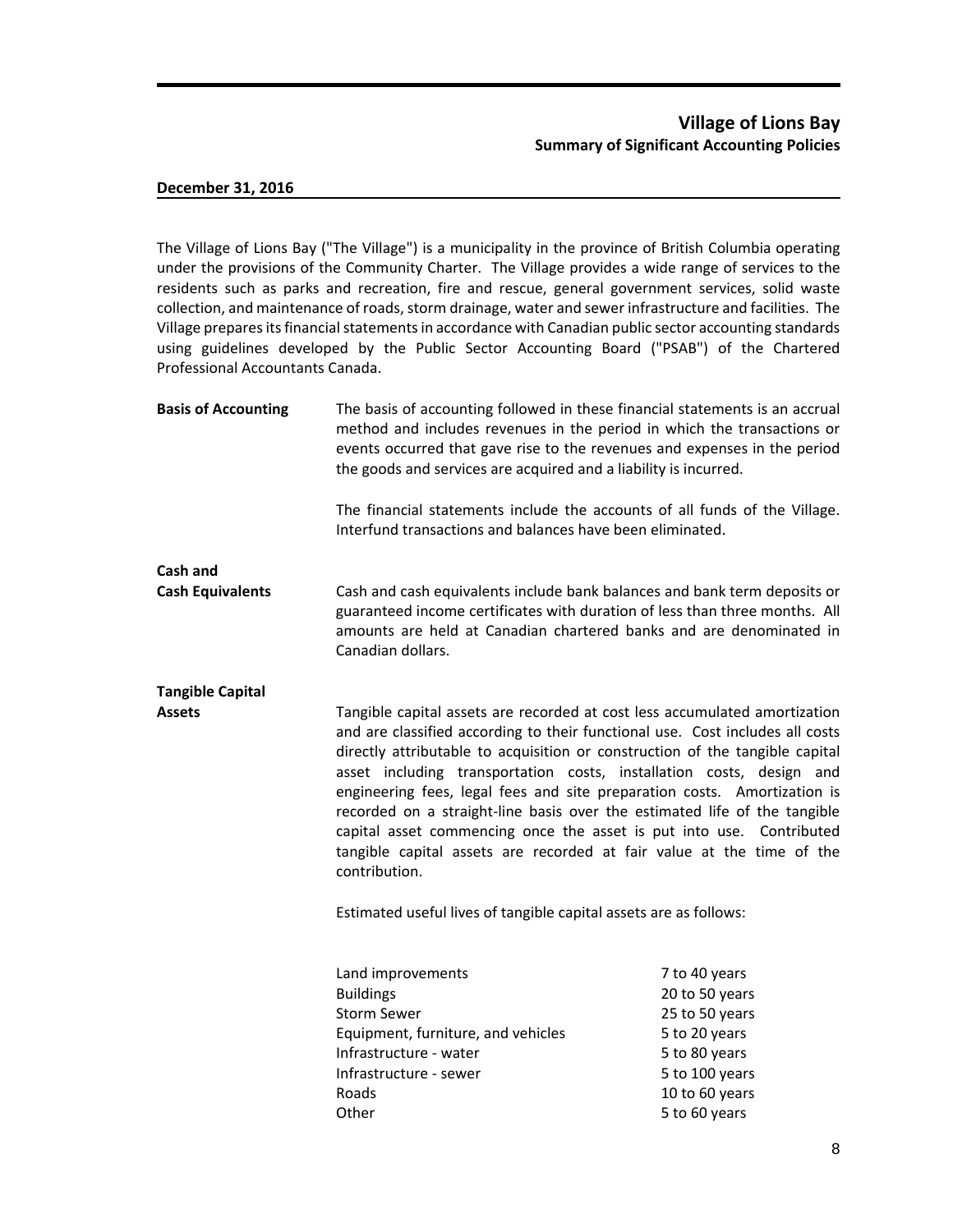| <b>Revenue Recognition</b> | Taxes are recorded when they meet the definition of an asset, have been<br>authorized and the taxable event occurs. Taxes receivable are recognized<br>net of allowance for anticipated uncollectible amounts.                                                                                                                                                                                                                                                                                                                                                                                                              |
|----------------------------|-----------------------------------------------------------------------------------------------------------------------------------------------------------------------------------------------------------------------------------------------------------------------------------------------------------------------------------------------------------------------------------------------------------------------------------------------------------------------------------------------------------------------------------------------------------------------------------------------------------------------------|
|                            | Through the British Columbia Assessments appeal process, taxes may be<br>adjusted by way of supplementary roll adjustments. The effects of these<br>adjustments on taxes are recognized at the time they are awarded. Levies<br>imposed by other taxing authorities, including the Greater Vancouver<br>Regional District, are not included as taxes for municipal purposes.                                                                                                                                                                                                                                                |
|                            | Charges for sewer, water usage and solid waste collection are recorded as<br>user fees. Connection fee revenues are recognized when the connection has<br>been established.                                                                                                                                                                                                                                                                                                                                                                                                                                                 |
|                            | Government transfers, which include legislative grants, are recognized in the<br>financial statements when received if the transfer is authorized and any<br>eligibility criteria are met, except to the extent that transfer stipulations give<br>rise to an obligation that meets the definition of a liability. Transfers are<br>recognized as deferred revenue when transfer stipulations give rise to a<br>liability. Government transfer revenue is recognized in the statement of<br>operations as the stipulation liabilities are settled.                                                                          |
|                            | Sales of service and other revenue is recognized on an accrual basis.                                                                                                                                                                                                                                                                                                                                                                                                                                                                                                                                                       |
| <b>Leased Assets</b>       | Leases entered into that transfer substantially all the benefits and risks<br>associated with ownership are recorded as the acquisition of a tangible<br>capital asset and the incurrence of an obligation. The asset is amortized in a<br>manner consistent with tangible capital assets owned by the Village and the<br>obligation, including interest thereon, is repaid over the term of the lease.<br>All other leases are accounted for as operating leases and the rental costs<br>are expensed as incurred.                                                                                                         |
| <b>Use of Estimates</b>    | The preparation of financial statements in accordance with Canadian public<br>sector accounting standards requires management to make estimates and<br>assumptions that affect the reported amounts of assets and liabilities at the<br>date of the financial statements, and the reported amounts of revenues and<br>expenses during the reporting period. Actual results could differ from<br>management's best estimates as additional information becomes available<br>in the future. A significant area requiring management estimates relates to<br>the useful life of tangible assets for amortization calculations. |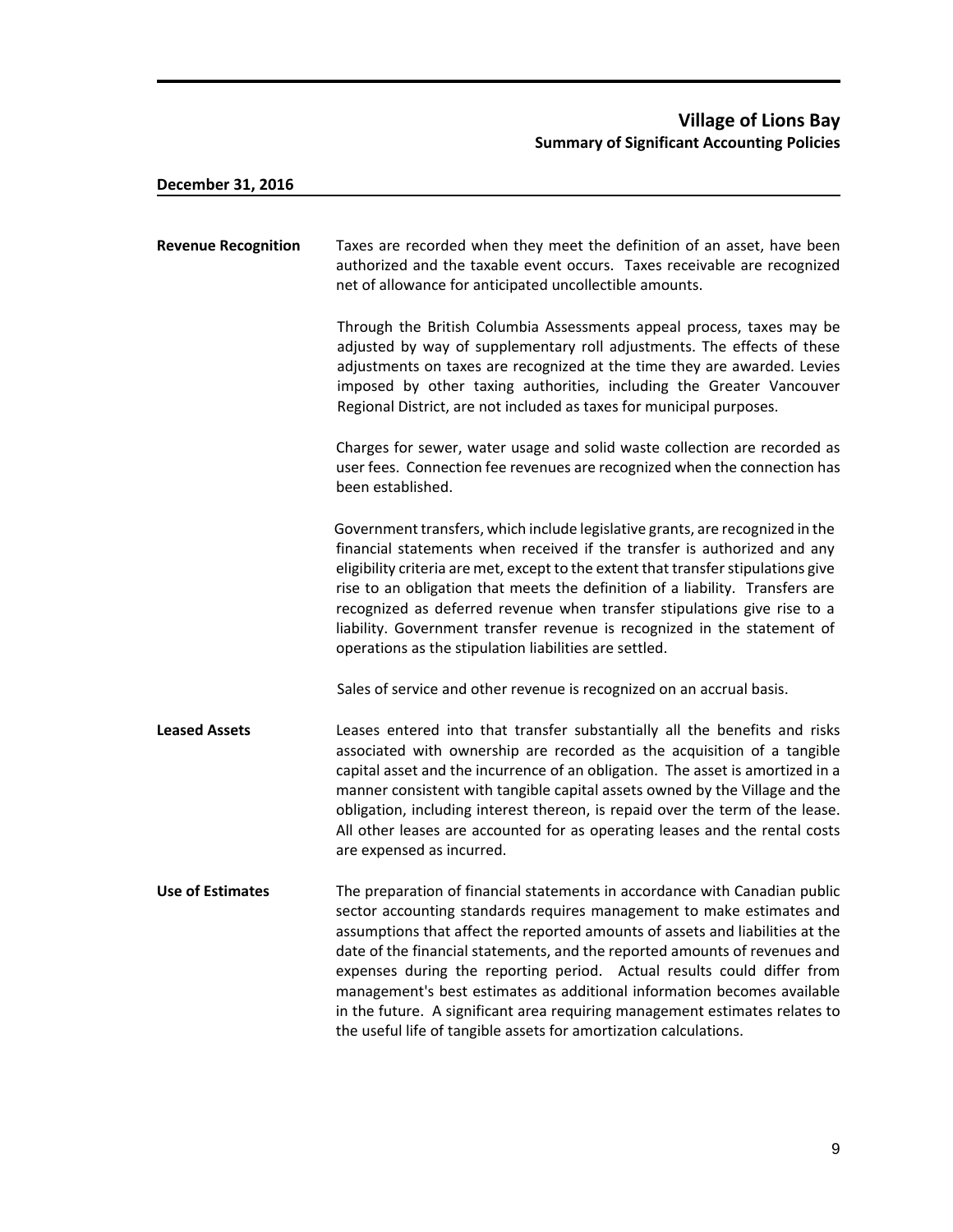# **Village of Lions Bay Summary of Significant Accounting Policies**

| December 31, 2016            |                                                                                                                                                                                                                                                                                                                                                                                 |
|------------------------------|---------------------------------------------------------------------------------------------------------------------------------------------------------------------------------------------------------------------------------------------------------------------------------------------------------------------------------------------------------------------------------|
| <b>Financial Instruments</b> | The Village's financial instruments consist of cash and equivalents, accounts<br>receivable, grant receivable, accounts payable and long-term debt. Unless<br>otherwise noted, it is management's opinion that the Village is not exposed<br>to significant interest, currency or credit risk arising from these financial<br>instruments.                                      |
| <b>Deferred Revenue</b>      | Funds received for specific purposes which are externally restricted by<br>legislation, regulation or agreement and are not available for general<br>municipal purposes are accounted for as deferred revenue on the statement<br>of financial position. The revenue is recognized in the statement of<br>operations in the year in which it is used for the specified purpose. |
| <b>Contaminated Sites</b>    | Contaminated sites are a result of contamination being introduced into air,<br>soil, water or sediment of a chemical, organic or radioactive material or live<br>organism that exceeds an environmental standard. Liabilities are recorded<br>net of any expected recoveries.                                                                                                   |
|                              | A liability for remediation of contaminated sites is recognized when all of the<br>following criteria are met:                                                                                                                                                                                                                                                                  |
|                              | 1.<br>an environmental standard exists;<br>contamination exceeds the environmental standard;<br>2.<br>the Authority is directly responsible or accepts responsibility;<br>3.<br>it is expected that future economic benefits will be given up; and<br>4.<br>a reasonable estimate of the amount can be made.<br>5.                                                              |
|                              | The liability is recognized as management's estimate of the cost of post-<br>remediation including operation, maintenance and monitoring that are an<br>integral part of the remediation strategy for a contaminated site. There is<br>no liability for contaminated sites recorded as at December 31, 2016 or 2015.                                                            |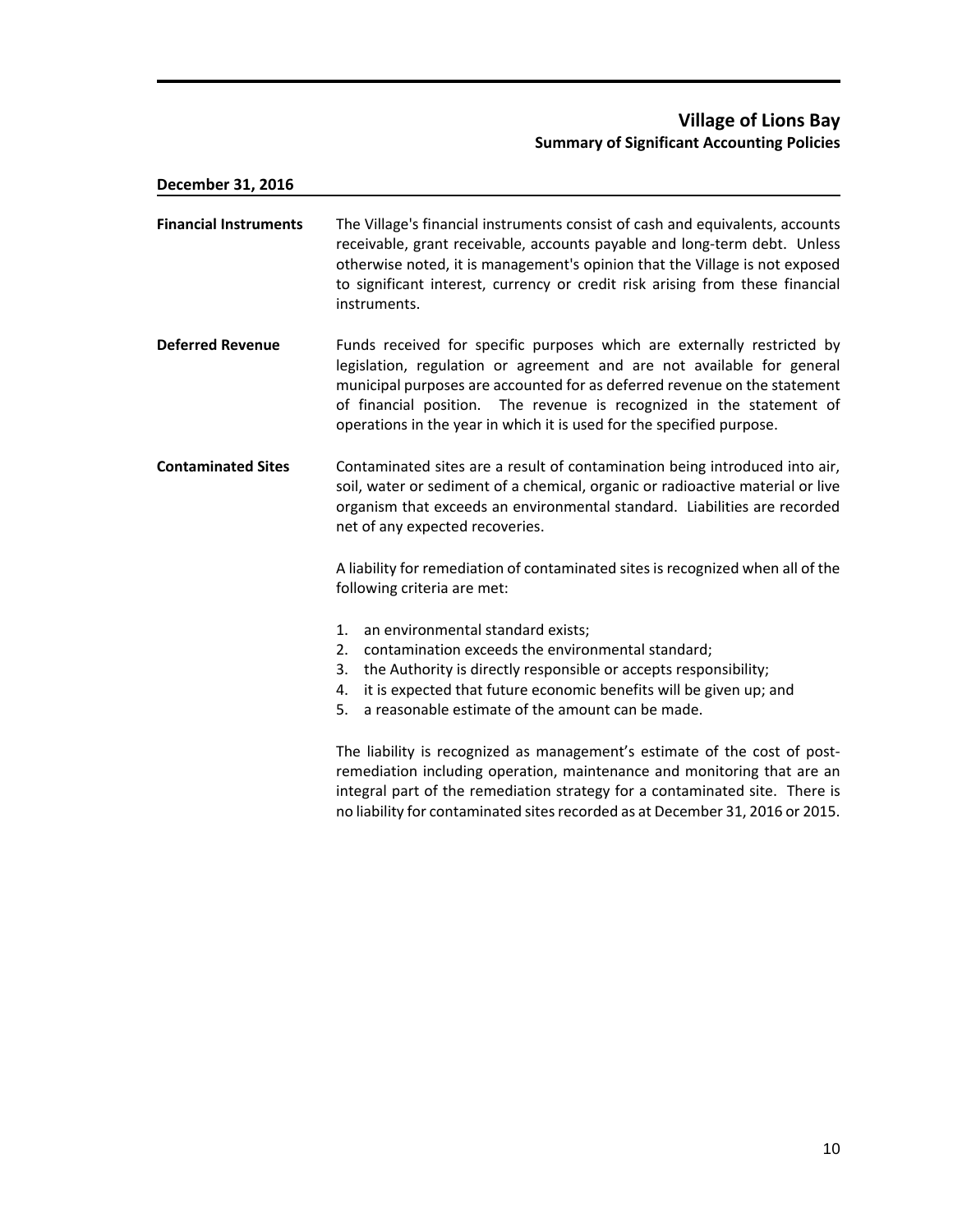## **Village of Lions Bay Notes to Financial Statements**

#### **December 31, 2016**

#### **1. Deferred Revenue**

|                                           |   | 2016                 | 2015            |
|-------------------------------------------|---|----------------------|-----------------|
| Restricted cash donation<br>Prepaid taxes | S | $1,000$ \$<br>24,217 | 1,000<br>25,415 |
|                                           |   | $25,217$ \$          | 26,415          |
|                                           |   |                      |                 |

#### **2. Developer Deposits**

Bylaw 330 requires an applicant for certain building permits to pay a damage deposit of \$1,500 when the work is under \$50,000 and \$3,000 when the work is over \$50,000. The deposit less any costs incurred by the Village in restoring or replacing any damaged works or property will be returned to the applicant. The total cash on deposit of \$126,000 (2015 - \$117,000) has been reported as a liability because the deposits will be returned to the applicants at the completion of the project. Any portion of these deposits used for replacing damaged works or property will be taken into income by the Village in the period it is determined that restoration or replacement is required.

#### **3. Capital Lease Obligation**

During 2013, the Village entered into three vehicle lease obligations with future payments requirements as follows:

| 2017<br>2018                            | S | 37,120<br>16,408 |
|-----------------------------------------|---|------------------|
| Total future minimum lease payments     |   | 53,528           |
| Less: Imputed interest at 5.38%         |   | (1,208)          |
| Present value of minimum lease payments |   | 52,320           |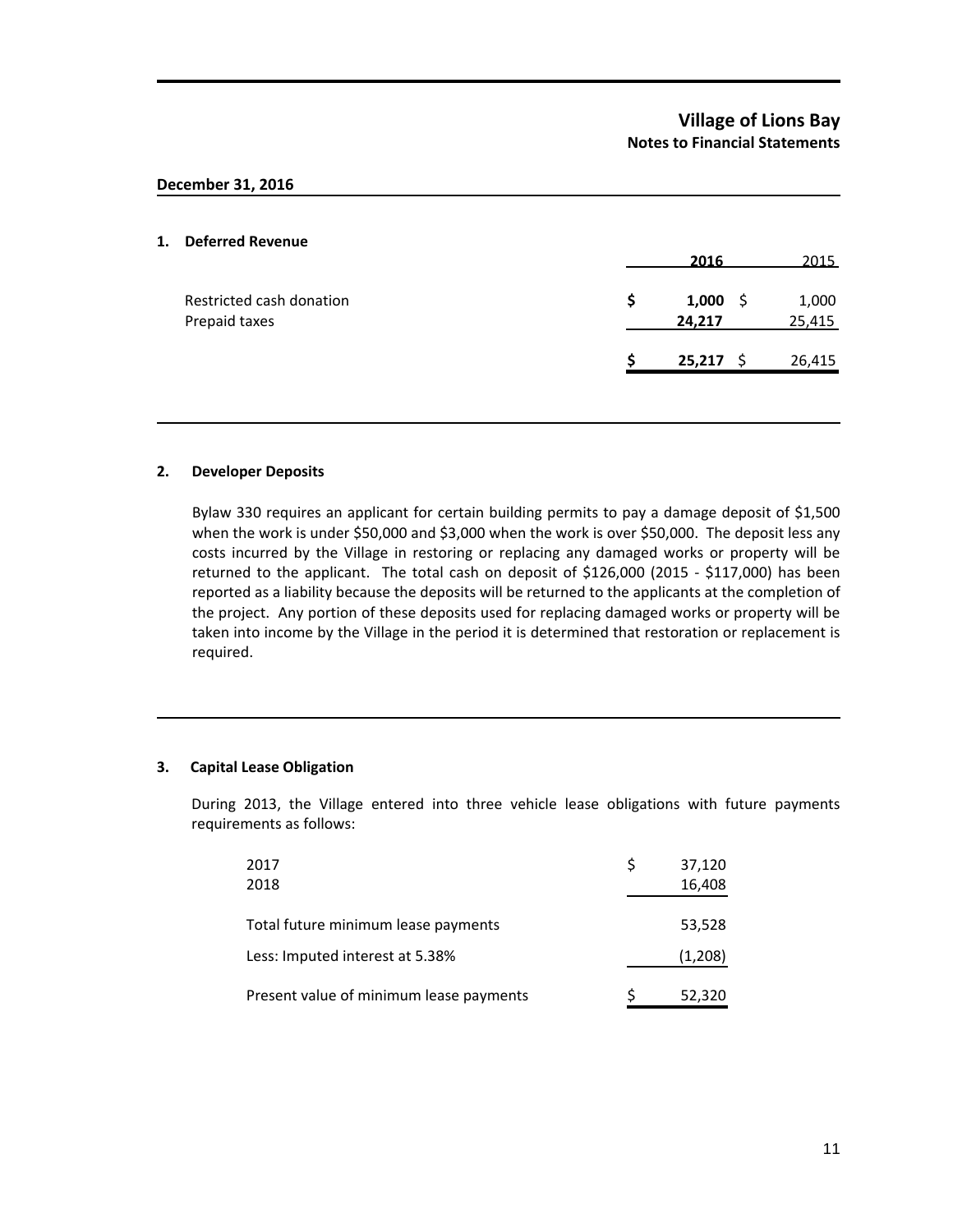#### **4. Long-term Debt**

Loan Authorization Bylaw No. 353 was adopted on January 20th, 2005 and gave approval for the Village to borrow up to \$250,000 to assist in providing water services to the specified area of Brunswick Beach whose owners had opted to finance their share of costs over twenty years through a local parcel tax. The actual amount of the loan honoured was \$114,000. The interest rate is 5.1% and the debt matures in 2025. The balance outstanding under this bylaw at year-end was \$58,427 (2015 - \$64,139).

Loan Authorization Bylaw No. 401 and 374 were respectively adopted on June 2, 2008 and September 19, 2006 and gave approval for the Village to borrow up to \$800,000 and \$600,000 to assist in providing construction improvements to the water system servicing the Village of Lions Bay. The interest rate is 5.15% and the debt matures in 2028. The balance outstanding under the bylaws at year-end was \$966,798 (2015 - \$1,028,666).

Loan Authorization Bylaw No. 380 was adopted on September 19, 2006 and gave approval for the Village to borrow up to \$1,300,000 to assist in providing construction improvements to the Village of Lions Bay road system. In 2008, Council reduced the approved borrowing for the bylaw to \$500,000 and \$250,000 was borrowed. The interest rate is 5.15% and the debt matures in 2028. The balance outstanding under this bylaw at year-end was \$172,643 (2015 - \$183,690).

Repayments of debt to the Municipal Finance Authority of BC (MFABC) required in the next five years and thereafter are as follows:

| 2017       | \$ | 81,690    |
|------------|----|-----------|
| 2018       |    | 84,872    |
| 2019       |    | 88,180    |
| 2020       |    | 91,618    |
| 2021       |    | 95,191    |
| Thereafter |    | 756,317   |
|            |    |           |
|            |    | 1,197,868 |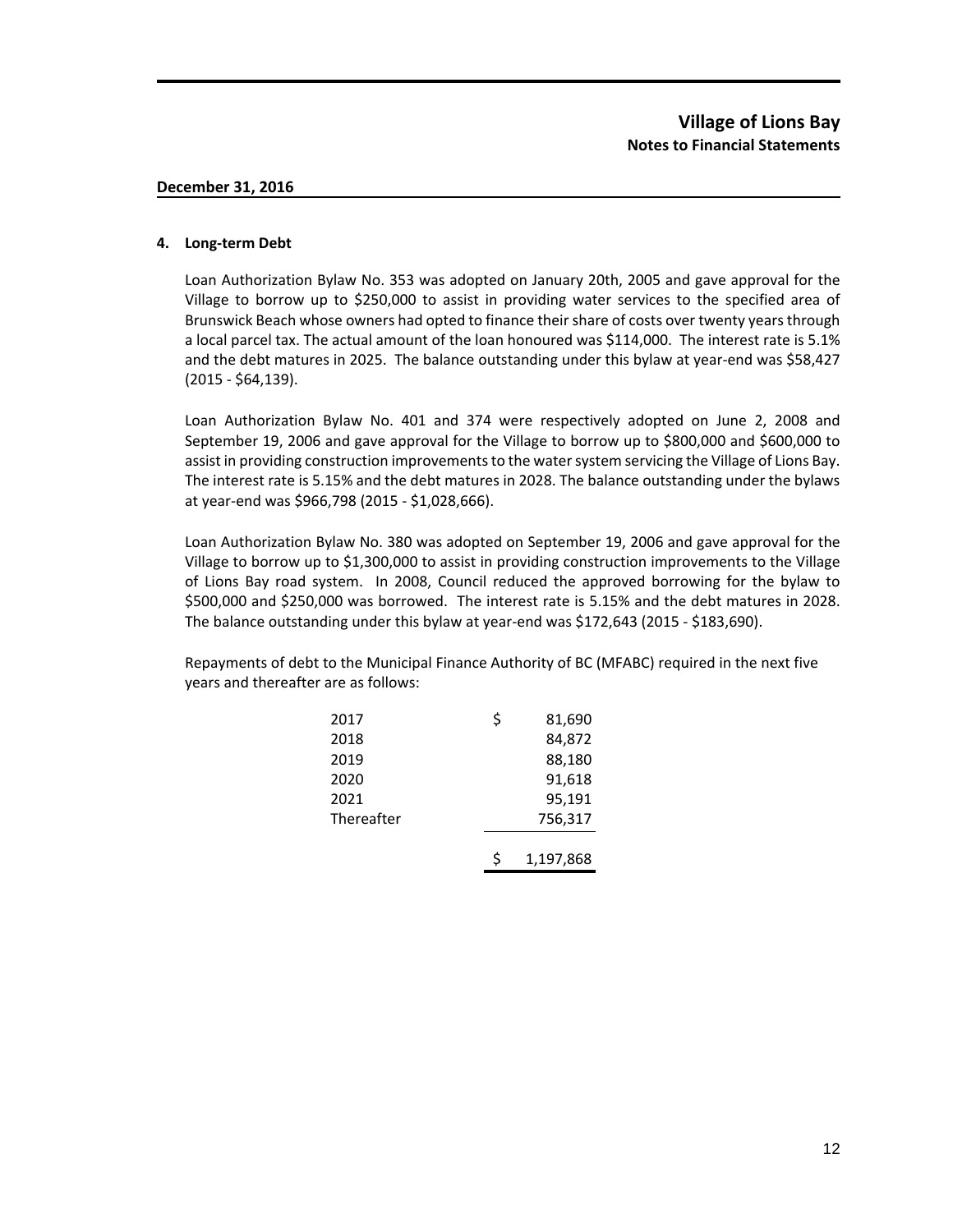# **Village of Lions Bay Notes to Financial Statements**

# **December 31, 2016**

#### **5. Taxation**

|                                                   | <b>Financial Plan</b> |                |                 |
|---------------------------------------------------|-----------------------|----------------|-----------------|
|                                                   | 2016                  | 2016           | 2015            |
|                                                   | (Note 7)              |                |                 |
| General purposes                                  | \$<br>1,374,680 \$    | $1,371,873$ \$ | 1,227,484       |
| Collections for other tax authorities             |                       |                |                 |
| <b>School Taxes - Province</b>                    |                       | 731,816        | 685,988         |
| <b>RCMP</b>                                       |                       | 124,250        | 112,386         |
| <b>Regional District</b>                          |                       | 41,983         | 38,155          |
| <b>Greater Vancouver Transportation Authority</b> |                       | 194,440        | 184,570         |
| <b>Municipal Finance Authority</b>                |                       | 136            | 115             |
| <b>British Columbia Assessment Authority</b>      |                       | 37,184         | 34,598          |
|                                                   | 1,374,680             | 2,501,682      | 2,283,296       |
| Transfers to other tax authorities                |                       |                |                 |
| <b>School Taxes - Province</b>                    |                       | 731,816        | 685,988         |
| <b>RCMP</b>                                       |                       | 124,250        | 112,386         |
| <b>Regional District</b>                          |                       | 41,983         | 38,136          |
| <b>Greater Vancouver Transportation Authority</b> |                       | 194,440        | 184,570         |
| <b>Municipal Finance Authority</b>                |                       | 136            | 115             |
| <b>British Columbia Assessment Authority</b>      |                       | 37,184         | 34,598          |
|                                                   |                       | 1,129,809      | 1,055,793       |
| Available for general purposes                    | 1,374,680             | 1,371,873      | 1,227,503       |
| Water utility parcel taxes                        | 10,585                | 10,585         | 267,087         |
| Sewer utility parcel taxes                        | 25,347                | 25,346         | 24,140          |
|                                                   | \$<br>1,410,612<br>\$ | 1,407,804      | \$<br>1,518,730 |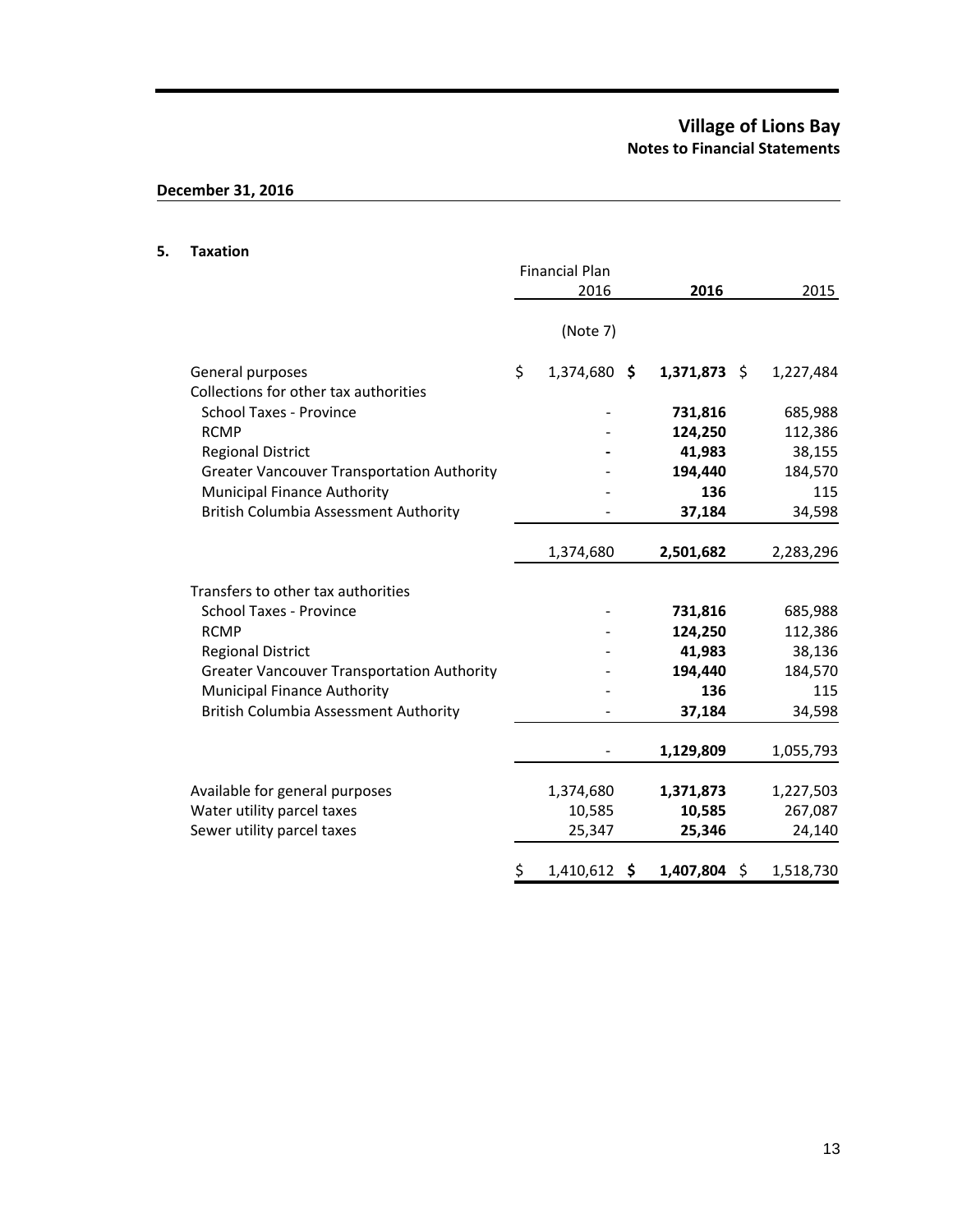#### **6. Contingent Liabilities and Commitments**

- (i) The Village is responsible as a member of the Greater Vancouver Regional District for its portion of any operating deficits or capital debt related to functions in which it participates.
- (ii) The Village is a participant in the Municipal Insurance Association of British Columbia (the "Association"). Should the Association pay out claims in excess of the premiums received, it is possible that the Village, along with the other participants, would be required to contribute towards the deficit. Management does not consider external payments under this contingency to be likely and therefore no amounts have been accrued.
- (iii) The Village is a shareholder and member of the Emergency Communications for British Columbia Incorporated ("E-Comm") whose services provided include: regional 9-1-1 call centre; Wide Area Radio network, dispatch operations; and records management. The Village has 1 Class A Share (Police and Fire) and no Class B Shares (Operations) (of a total of 28 Class A and 23 Class B shares issued and outstanding as at December 31, 2016) recorded at nominal cost. As a Class A shareholder, the Village shares in both funding the future operations and capital obligations of E-Comm (in accordance with a cost sharing formula), including any lease obligations committed to by E-Comm up to the shareholder's withdrawal date.
- (iv) Under borrowing arrangements with MFA, the Village is required to lodge security by means of demand notes and interest bearing cash deposits based on the amount of the borrowing. As a condition of these borrowings, a portion of the debenture proceeds is withheld by the MFA as a debt reserve fund. These deposits are held by the MFA as security against the possibility of debt repayment default. If the debt is repaid without default, the deposits are refunded to the City. The balance of the deposits and contingent demand notes are not included in the financial statements of the Village.
- (v) The Village is the subject to litigation in regard to employment matters. In addition, the Village is from time to time involved in other lawsuits. The Village vigorously defends any such claims. At December 31, 2016 there is not sufficient information available to allow the Village to make a reasonable estimate of the potential for loss, if any, resulting from outstanding matters. Accordingly, these financial statements contain no provision for such amounts. Amounts will be recorded in the financial statements in the period in which additional information becomes available that allows a reasonable estimate to be made.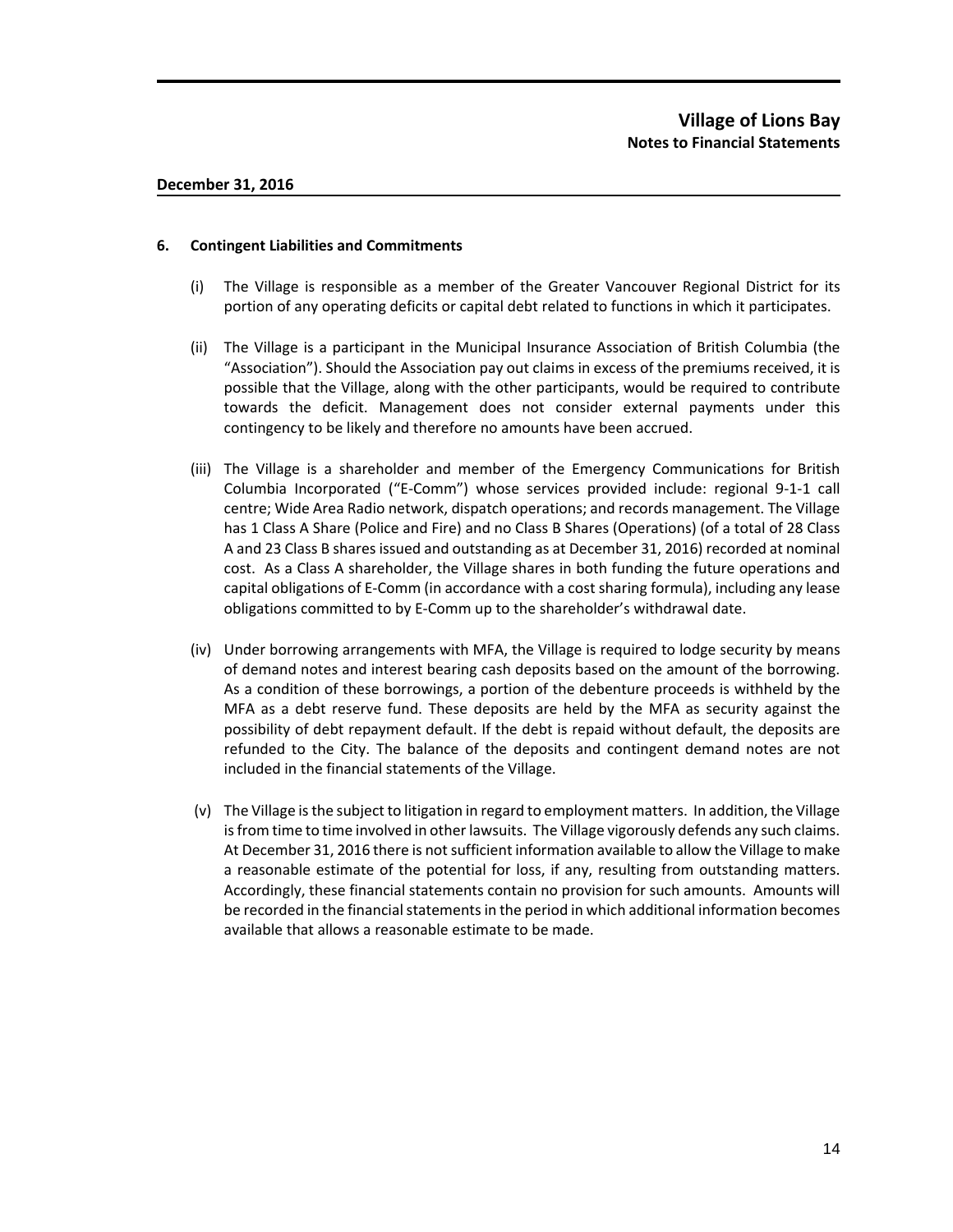#### **7. Financial Plan**

Financial plan amounts represent the Financial Plan Bylaw adopted by Council on May 10, 2016 with adjustments for items accounted for differently under PSAB accounting standards.

The Financial Plan Bylaw anticipated use of surpluses accumulated in previous years to balance against current year expenditures in excess of current year revenues. In addition, the Financial Plan Bylaw anticipated capital expenditures rather than amortization expense and repayment of debt during the year.

The following shows how these amounts were combined:

| Ş |            |
|---|------------|
|   |            |
|   | 569,312    |
|   | 96,102     |
|   | 17,506     |
|   |            |
|   | (78, 838)  |
|   | (553, 787) |
| Ş | 50.295     |
|   |            |

#### **8. Pension Plan**

The employer and its employees contribute to the Municipal Pension Plan (a jointly trusteed pension plan). The board of trustees, representing plan members and employers, is responsible for administering the plan, including investment of assets and administration of benefits. The plan is a multi-employer defined benefit pension plan. Basic pension benefits are based on a formula. As at December 31, 2015, the plan has about 189,000 active members and approximately 85,000 retired members. Active members include approximately 37,000 contributors from local governments.

Every three years, an actuarial valuation is performed to assess the financial position of the plan and adequacy of plan funding. The actuary determines an appropriate combined employer and member contribution rate to fund the plan. The actuary's calculated contribution rate is based on the entry-age normal cost method, which produces the long-term rate of member and employer contributions sufficient to provide benefits for average future entrants to the plan. This rate is then adjusted to the extent there is amortization of any funding deficit.

**2016**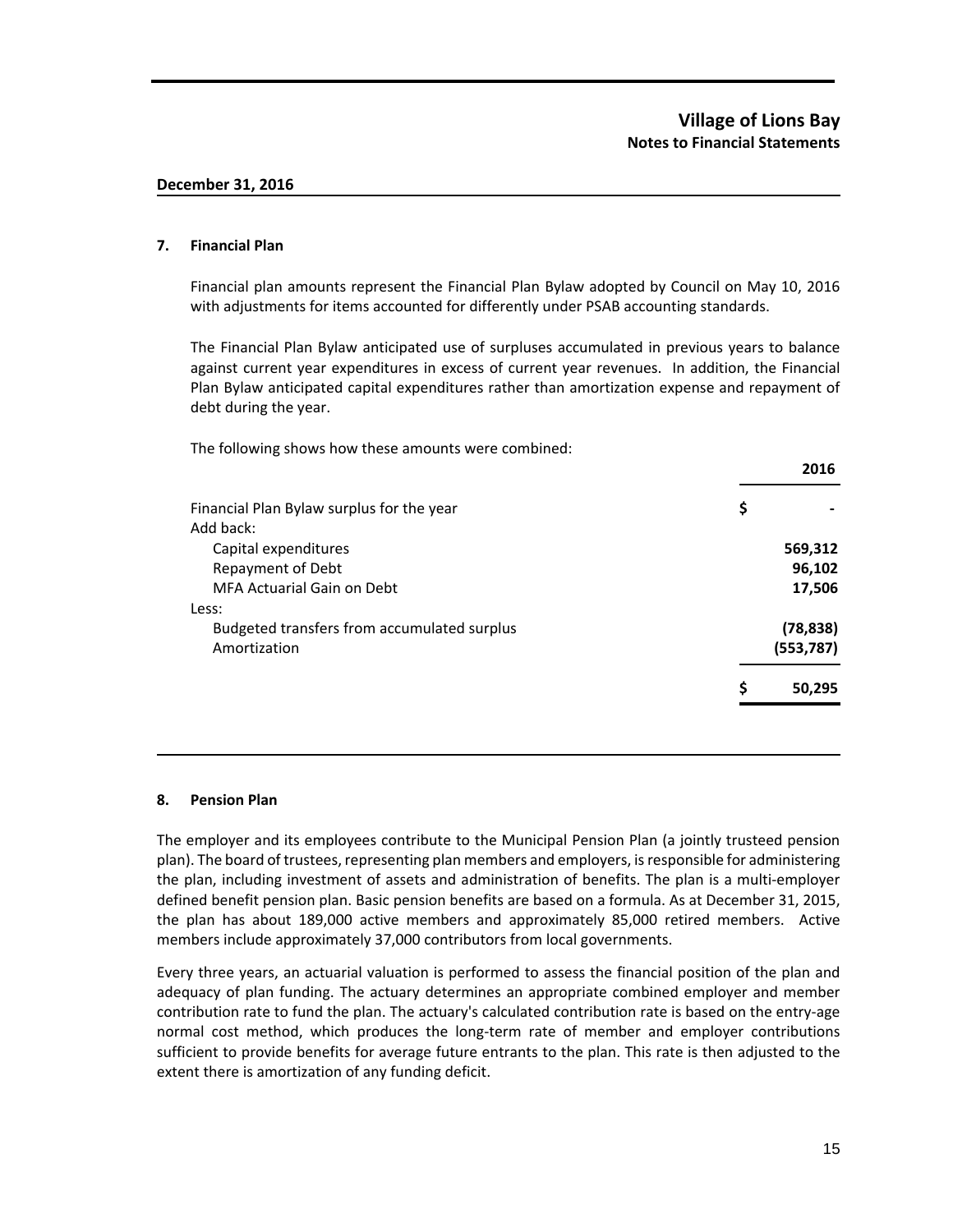#### **8. Pension Plan (con't)**

The most recent valuation for the Municipal Pension Plan as of December 31, 2015, indicated a \$2,224 million funding surplus for basic pension benefits on a going concern basis.

The next valuation will be as at December 31, 2018, with results available in 2019.

Employers participating in the plan record their pension expense as the amount of employer contributions made during the fiscal year (defined contribution pension plan accounting). This is because the plan records accrued liabilities and accrued assets for the plan in aggregate, resulting in no consistent and reliable basis for allocating the obligation, assets and cost to individual employers participating in the plan.

The Village paid \$52,723 (2015 - \$48,052) for employer contributions while employees contributed \$52,918 (2015 - \$49,250) to the plan in fiscal 2016.

#### **9. Accumulated Surplus**

The components of accumulated surplus are as follows:

|                                     |    | 2016          | 2015                     |
|-------------------------------------|----|---------------|--------------------------|
|                                     |    |               |                          |
| Invested in tangible capital assets | S. | 18,415,256 \$ | 18,633,965               |
| Reserve funds                       |    | 783,555       | 719,567                  |
| Unrestricted amounts                |    | 1,158,539     | 751,817                  |
|                                     | S  |               | 20,357,350 \$ 20,105,349 |

The increase in reserve funds in the current year of \$63,988 represents the receipt of \$56,451 of unrestricted funds for Gas Tax Funding with the balance of \$7,537 representing interest credited to reserve funds for the year.

#### **10. Segmented Information**

The Village is a diversified municipal government institution that provides a wide range of services to its residents such as parks and recreation, maintenance of roads, fire and rescue, sewer and water utilities and solid waste collection. Key functional segments have been separately disclosed in Schedule 1. Following is a brief description of these segments and the activities they provide: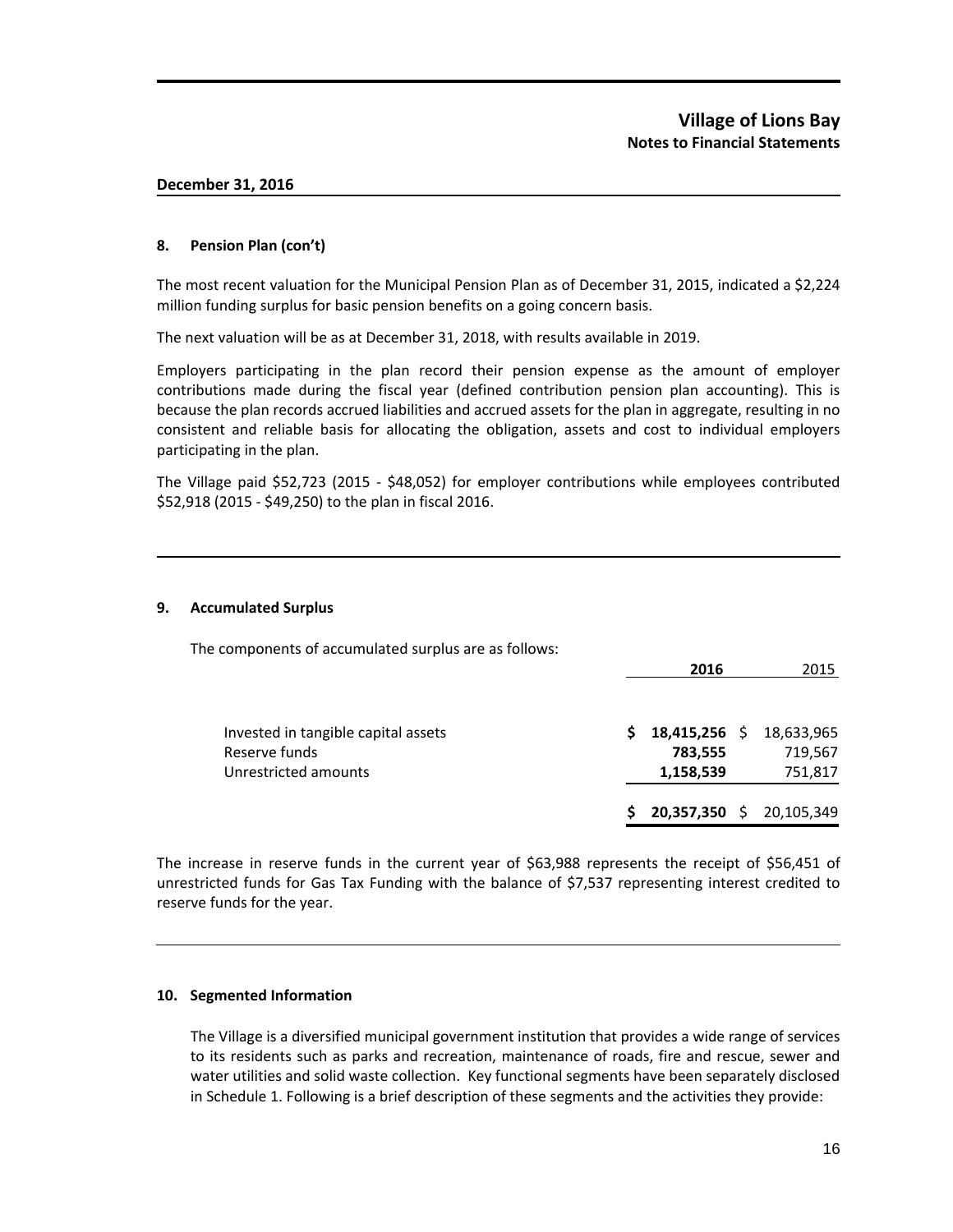#### **10. Segmented Information (con't)**

#### **General Government**

This segment relates to the general administration of the Village. It also includes revenues and expenses such as property tax revenues, legal costs, etc. that cannot be directly attributed to a specific segment.

#### **Protective Services**

Protective Services is comprised of fire and rescue services, bylaw enforcement and emergency services. The fire and rescue department is responsible for providing fire suppression service, fire prevention programs, training and education and highway call-out services. The members of the fire department are volunteer fire fighters.

#### **Public Works Operation**

Public works and transportation is responsible for the maintenance of roads, storm drainage, water and sewer infrastructure and building facilities.

#### **Solid Waste Collection**

Solid waste collection consists of recycling services and waste collection.

### **Planning and Development**

This segment includes building inspection, zoning and community planning such as land use master plan.

### **Recreational and Cultural Services**

This service area provides services meant to improve the health and development of the residents. They include recreation programs in the community centre, maintenance of trails, parks and beaches.

### **11. Comparative Figures**

Certain comparative amounts have been reclassified to conform with the current year's presentation.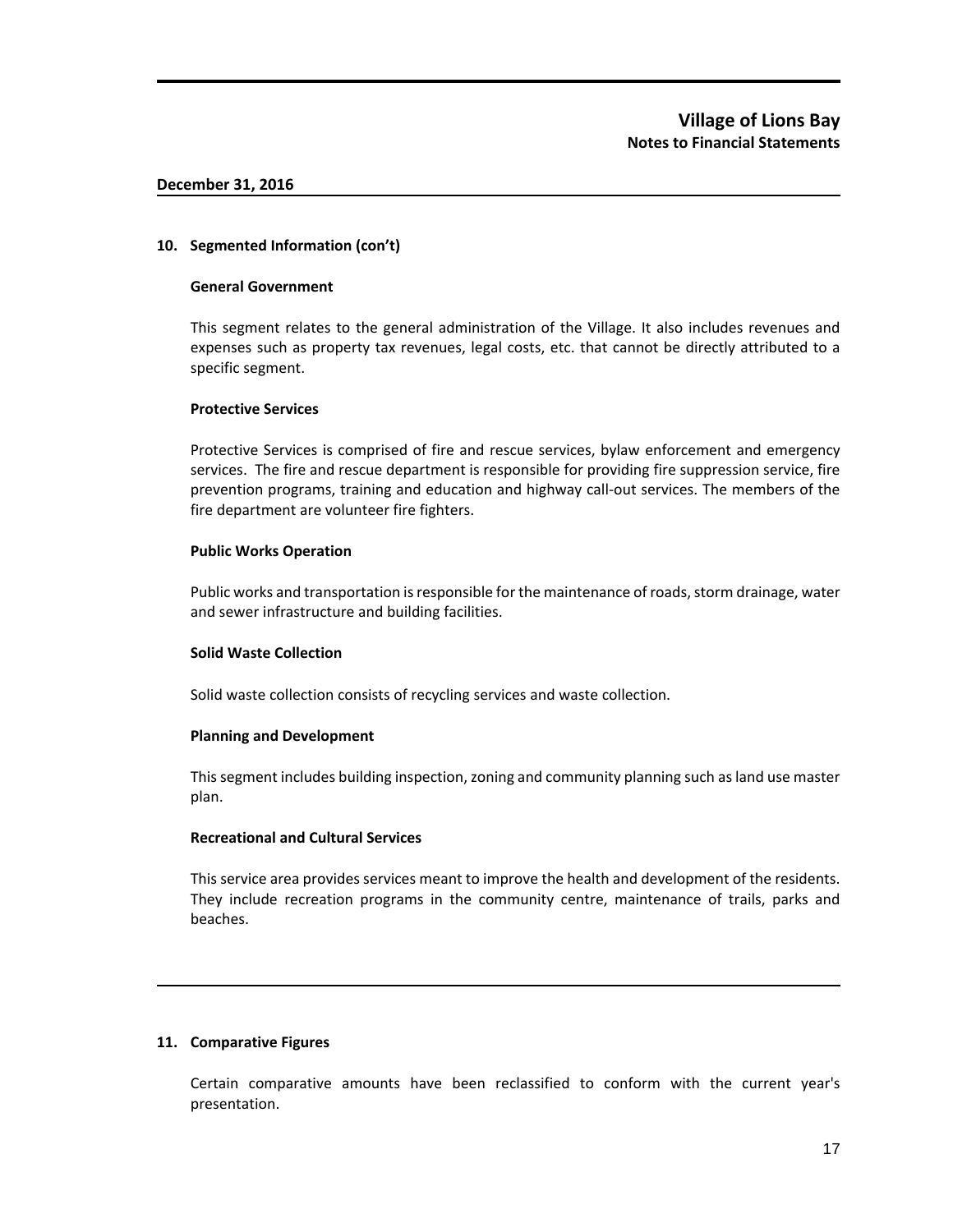# **Village of Lions Bay Schedule 1 - Combined Statement of Operations by Segment**

### **For the year ended December 31, 2016**

|                                                                                                                                                                              | General<br>Government                                                                  | Protective<br><b>Services</b>                                 | <b>Public Works</b><br>Operation                                                                                                      | <b>Solid Waste</b><br>Collection                                             | <b>Planning and</b><br>Development                                   | Park<br>Recreation<br>and Culture                                                       | Water<br>Utility                                                         | Sewer<br>Utility                                          | 2016<br>Actual                                                            | 2016<br><b>Financial Plan</b>                               |
|------------------------------------------------------------------------------------------------------------------------------------------------------------------------------|----------------------------------------------------------------------------------------|---------------------------------------------------------------|---------------------------------------------------------------------------------------------------------------------------------------|------------------------------------------------------------------------------|----------------------------------------------------------------------|-----------------------------------------------------------------------------------------|--------------------------------------------------------------------------|-----------------------------------------------------------|---------------------------------------------------------------------------|-------------------------------------------------------------|
|                                                                                                                                                                              |                                                                                        |                                                               |                                                                                                                                       |                                                                              |                                                                      |                                                                                         |                                                                          |                                                           |                                                                           | (Note 7)                                                    |
| Revenues<br>Taxation<br>Utility user rates and connection fees<br>Government transfers<br>Sales of services<br>Other revenues<br>Loss on disposal of tangible capital assets | Ś.<br>1,371,873<br>$\overline{\phantom{a}}$<br>352,823<br>5,167<br>47,717<br>(15, 285) | -\$<br>$\sim$<br>$\overline{\phantom{a}}$<br>45,779<br>69,990 | \$<br>$\sim$<br>$\overline{\phantom{a}}$<br>$\overline{\phantom{a}}$<br>1,975<br>$\overline{\phantom{a}}$<br>$\overline{\phantom{a}}$ | \$<br>$\overline{\phantom{a}}$<br>199,999<br>112<br>$\overline{\phantom{a}}$ | Ŝ.<br>$\sim$<br>$\overline{\phantom{a}}$<br>$\overline{a}$<br>32,955 | \$<br>$\sim$<br>$\overline{\phantom{a}}$<br>4,527<br>24,758<br>$\sim$<br>$\overline{a}$ | \$<br>10,585<br>786,865<br>172,972<br>$\overline{\phantom{a}}$<br>14,347 | Ŝ.<br>25,346<br>44,822<br>$\overline{\phantom{a}}$<br>600 | 1,407,804<br>Ś<br>1,031,686<br>530,322<br>110,746<br>132,654<br>(15, 285) | Ŝ.<br>1,410,612<br>1,033,030<br>707,613<br>93,835<br>87,205 |
|                                                                                                                                                                              | 1,762,295                                                                              | 115,769                                                       | 1,975                                                                                                                                 | 200,111                                                                      | 32,955                                                               | 29,285                                                                                  | 984,769                                                                  | 70,768                                                    | 3,197,927                                                                 | 3,332,295                                                   |
| <b>Expenses</b><br>Operating<br>Goods and services<br>Labour<br>Amortization                                                                                                 | 160,968<br>502,789<br>309,558                                                          | 176,532<br>117,875<br>$\sim$                                  | 149,704<br>171,882<br>$\sim$                                                                                                          | 198,645<br>$\overline{\phantom{a}}$                                          | 21,082<br>45,171<br>$\sim$                                           | 70,024<br>105,318<br>$\sim$                                                             | 326,564<br>263,722<br>150,939                                            | 40,226<br>14,961<br>29,725                                | 1,143,745<br>1,221,718<br>490,222                                         | 1,425,064<br>1,212,908<br>553,787                           |
| Interest                                                                                                                                                                     | 973,315                                                                                | 294,407<br>$\overline{\phantom{a}}$                           | 321,586<br>15,016                                                                                                                     | 198,645                                                                      | 66,253<br>$\overline{\phantom{a}}$                                   | 175,342<br>$\overline{\phantom{a}}$                                                     | 741,225<br>75,225                                                        | 84,912<br>$\sim$                                          | 2,855,685<br>90,241                                                       | 3,191,759<br>90,241                                         |
|                                                                                                                                                                              | 973,315                                                                                | 294,407                                                       | 336,602                                                                                                                               | 198,645                                                                      | 66,253                                                               | 175,342                                                                                 | 816,450                                                                  | 84,912                                                    | 2,945,926                                                                 | 3,282,000                                                   |
| Excess (deficiency) in<br>revenues over<br>expenses                                                                                                                          | 788,980                                                                                | Ŝ<br>(178, 638)                                               | Ś.<br>(334, 627)                                                                                                                      | Ŝ.<br>1,466                                                                  | (33, 298)<br>Ŝ.                                                      | Ś<br>(146, 057)                                                                         | 168,319<br>Ś.                                                            | <sup>\$</sup><br>(14, 144)                                | 252,001<br>Ś.                                                             | Ś<br>50,295                                                 |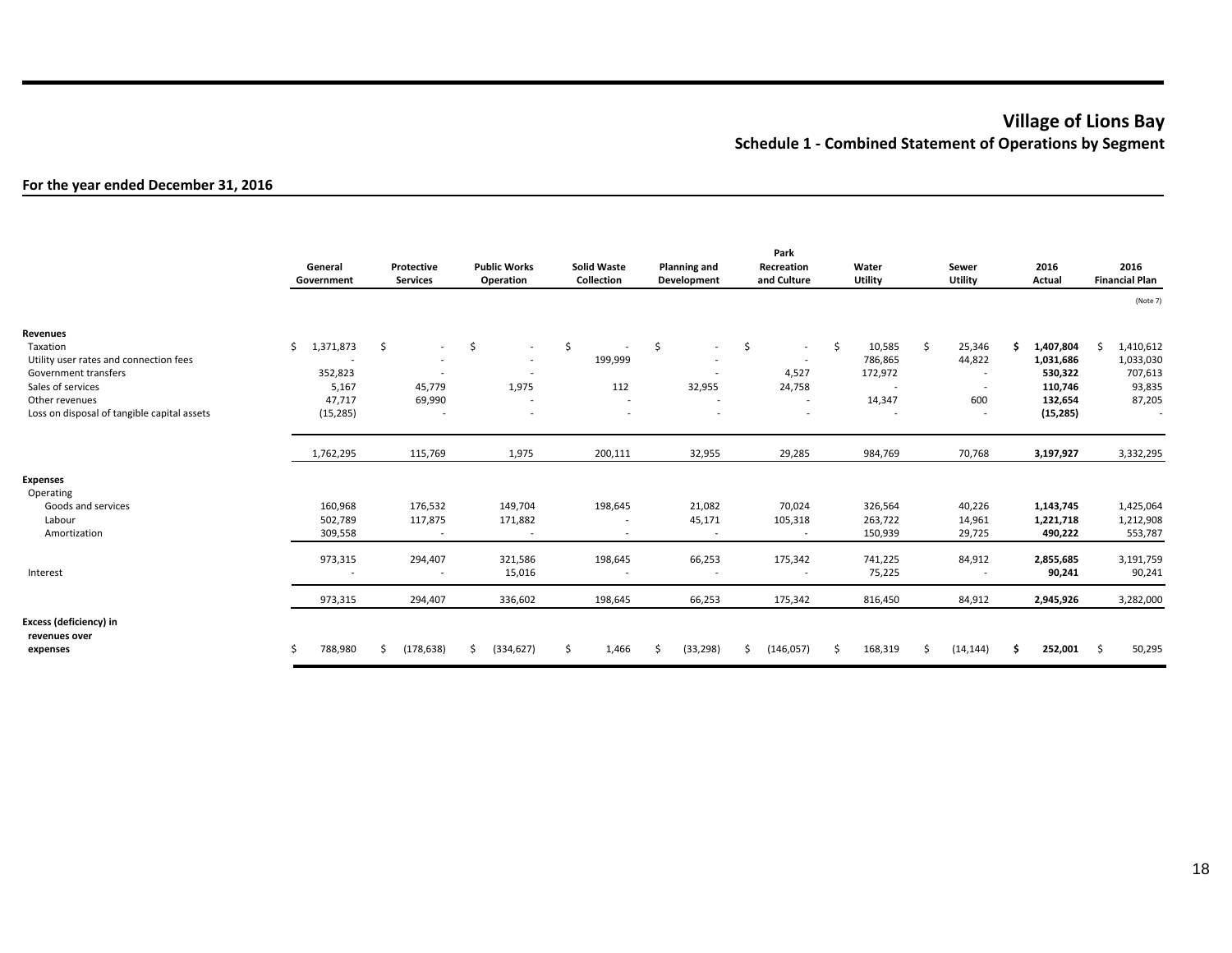# **Village of Lions Bay Schedule 2 - Combined Statement of Operations by Segment**

#### **For the year ended December 31, 2015**

|                                                     | General<br>Government | Protective<br><b>Services</b>       | <b>Public Works</b><br>Operation | <b>Solid Waste</b><br>Collection    | <b>Planning and</b><br>Development | Park<br>Recreation<br>and Culture              | Water<br>Utility         | Sewer<br>Utility | 2015<br>Actual      | 2015<br><b>Financial Plan</b> |
|-----------------------------------------------------|-----------------------|-------------------------------------|----------------------------------|-------------------------------------|------------------------------------|------------------------------------------------|--------------------------|------------------|---------------------|-------------------------------|
|                                                     |                       |                                     |                                  |                                     |                                    |                                                |                          |                  |                     | (Note 7)                      |
| Revenues                                            |                       |                                     |                                  |                                     |                                    |                                                |                          |                  |                     |                               |
| Taxation                                            | Ŝ.<br>1,227,503       | \$<br>$\sim$                        | \$<br>$\sim$                     | \$<br>$\overline{\phantom{a}}$      | -\$<br>$\sim$                      | $\mathsf{\hat{S}}$<br>$\overline{\phantom{a}}$ | \$<br>267,087            | \$<br>24,140     | 1,518,730<br>Ś.     | 1,521,604<br>.S               |
| Utility user rates and connection fees              |                       | $\overline{\phantom{a}}$            | $\overline{\phantom{a}}$         | 196,802                             | $\overline{\phantom{a}}$           | $\sim$                                         | 438,356                  | 41,164           | 676,322             | 673,545                       |
| Government transfers                                | 370,145               | 14,298                              | $\overline{\phantom{a}}$         | $\overline{\phantom{a}}$            | $\overline{\phantom{a}}$           | 18,500                                         | 304,755                  |                  | 707,698             | 1,054,104                     |
| Sales of services                                   | 7,577                 | 53,049                              | 750                              | 278                                 | 24,734                             | 22,269                                         | $\overline{\phantom{a}}$ |                  | 108,657             | 102,350                       |
| Other revenues                                      | 40,879                | 73,081                              | $\overline{\phantom{a}}$         | $\overline{\phantom{a}}$            |                                    | 4,445                                          | 14,379                   |                  | 132,784             | 81,301                        |
|                                                     | 1,646,104             | 140,428                             | 750                              | 197,080                             | 24,734                             | 45,214                                         | 1,024,577                | 65,304           | 3,144,191           | 3,432,904                     |
| <b>Expenses</b><br>Operating                        |                       |                                     |                                  |                                     |                                    |                                                |                          |                  |                     |                               |
| Goods and services                                  | 117,250               | 192,790                             | 171,053                          | 200,539                             | 5,224                              | 80,764                                         | 568,718                  | 36,247           | 1,372,585           | 1,685,522                     |
| Labour                                              | 449,679               | 117,312                             | 154,438                          | $\overline{\phantom{a}}$            | 18,780                             | 115,377                                        | 278,071                  | 15,237           | 1,148,894           | 1,100,184                     |
| Amortization                                        | 335,783               | $\sim$                              | $\overline{\phantom{a}}$         | $\overline{\phantom{a}}$            | $\sim$                             | $\overline{\phantom{a}}$                       | 149,710                  | 28,399           | 513,892             | 504,202                       |
| Interest                                            | 902,712               | 310,102<br>$\overline{\phantom{a}}$ | 325,491<br>16,048                | 200,539<br>$\overline{\phantom{a}}$ | 24,004<br>$\overline{\phantom{a}}$ | 196,141<br>$\overline{\phantom{a}}$            | 996,499<br>75,513        | 79,883           | 3,035,371<br>91,561 | 3,289,908<br>91,561           |
|                                                     | 902,712               | 310,102                             | 341,539                          | 200,539                             | 24,004                             | 196,141                                        | 1,072,012                | 79,883           | 3,126,932           | 3,381,469                     |
| Excess (deficiency) in<br>revenues over<br>expenses | 743,392               | (169, 674)<br>Ŝ                     | (340, 789)<br>Ŝ                  | (3, 459)<br>Ŝ.                      | 730<br>-\$                         | (150, 927)<br>\$                               | (47, 435)<br>Ś.          | Ŝ.<br>(14, 579)  | 17,259<br>\$.       | 51,435<br>Ŝ.                  |